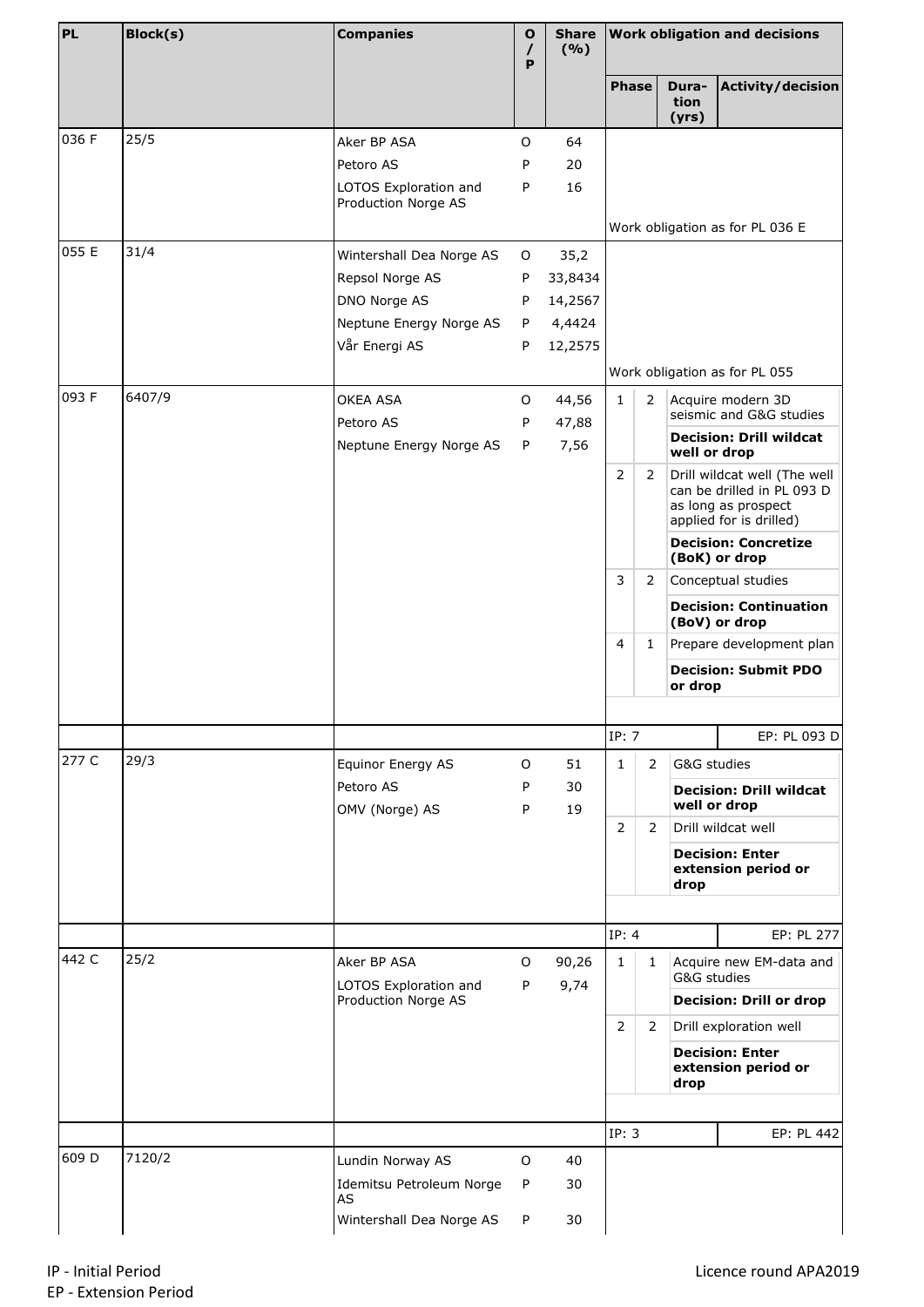|        |                                                    |                                         |         |          |                |                |             | Work obligation as for PL 609                  |
|--------|----------------------------------------------------|-----------------------------------------|---------|----------|----------------|----------------|-------------|------------------------------------------------|
| 636 C  | 36/7                                               | Neptune Energy Norge AS                 | $\circ$ | 30       |                |                |             |                                                |
|        |                                                    | Idemitsu Petroleum Norge<br><b>AS</b>   | P       | 30       |                |                |             |                                                |
|        |                                                    | Pandion Energy AS                       | P       | 20       |                |                |             |                                                |
|        |                                                    | PGNiG Upstream Norway<br>AS             | P       | 20       |                |                |             |                                                |
|        |                                                    |                                         |         |          |                |                |             | Work obligation as for PL 636                  |
| 867B   | 25/10                                              | Aker BP ASA                             | $\circ$ | 40       |                |                |             |                                                |
|        |                                                    | Neptune Energy Norge AS                 | P       | 30       |                |                |             |                                                |
|        |                                                    | Equinor Energy AS                       | P       | 30       |                |                |             |                                                |
| 917 B  | 25/10                                              | ConocoPhillips                          | O       | 40       | $\mathbf{1}$   | $\mathbf{1}$   | G&G studies | Work obligation as for PL 867                  |
|        |                                                    | Skandinavia AS                          |         |          |                |                |             |                                                |
|        |                                                    | Lundin Norway AS                        | P       | 20       |                |                |             | <b>Decision: Drill wildcat</b><br>well or drop |
|        |                                                    | Suncor Energy Norge AS<br>Vår Energi AS | P       | 20<br>20 | $\overline{2}$ | 2              |             | Drill wildcat well                             |
|        |                                                    |                                         | P       |          |                |                |             | <b>Decision: Concretize</b><br>(BoK) or drop   |
|        |                                                    |                                         |         |          | 3              | $\overline{2}$ |             | Conceptual studies                             |
|        |                                                    |                                         |         |          |                |                |             | <b>Decision: Continuation</b><br>(BoV) or drop |
|        |                                                    |                                         |         |          | 4              | $\mathbf{1}$   |             | Prepare development plan                       |
|        |                                                    |                                         |         |          |                |                | or drop     | <b>Decision: Submit PDO</b>                    |
|        |                                                    |                                         |         |          |                |                |             |                                                |
|        |                                                    |                                         |         |          | IP: 6          |                |             | EP: PL 917                                     |
| 947 B  | 6608/7,8                                           | Equinor Energy AS                       | O       | 60       |                |                |             |                                                |
|        |                                                    | Vår Energi AS                           | P       | 40       |                |                |             | Work obligation as for PL 947                  |
| 973 B  | 15/12                                              | Chrysaor Norge AS                       | O       | 50       |                |                |             |                                                |
|        |                                                    | Petoro AS                               | P       | 20       |                |                |             |                                                |
|        |                                                    | OKEA ASA                                | P       | 30       |                |                |             |                                                |
|        |                                                    |                                         |         |          |                |                |             | Work obligation as for PL 973                  |
| 984 BS | 24/9 Applies to all levels below<br>top Cretaceous | DNO Norge AS                            | 0       | 40       |                |                |             |                                                |
|        |                                                    | Source Energy AS                        | P       | 30       |                |                |             |                                                |
|        |                                                    | Vår Energi AS                           | P       | 30       |                |                |             |                                                |
|        |                                                    |                                         |         |          |                |                |             | Work obligation as for PL 984                  |
| 987 B  | 30/8                                               | Suncor Energy Norge AS                  | O       | 40       |                |                |             |                                                |
|        |                                                    | Lundin Norway AS                        | P       | 20       |                |                |             |                                                |
|        |                                                    | DNO Norge AS                            | P       | 20       |                |                |             |                                                |
|        |                                                    | Vår Energi AS                           | P       | 20       |                |                |             |                                                |
| 1002 B | 6407/2                                             | Edison Norge AS                         | 0       | 60       |                |                |             | Work obligation as for PL 987                  |
|        |                                                    | Neptune Energy Norge AS                 | P       | 40       |                |                |             |                                                |
|        |                                                    |                                         |         |          |                |                |             | Work obligation as for PL 1002                 |
| 1003 B | 6406/3                                             | <b>OKEA ASA</b>                         | $\circ$ | 60       |                |                |             |                                                |
|        |                                                    | Wellesley Petroleum AS                  | P       | 40       |                |                |             |                                                |
|        |                                                    |                                         |         |          |                |                |             | Work obligation as for PL 1003                 |
| 1009 B | 6506/6, 6507/4                                     | ConocoPhillips<br>Skandinavia AS        | $\circ$ | 65       |                |                |             |                                                |
|        |                                                    | PGNiG Upstream Norway                   | P       | 35       |                |                |             |                                                |
|        |                                                    | AS                                      |         |          |                |                |             |                                                |
|        |                                                    |                                         |         |          |                |                |             |                                                |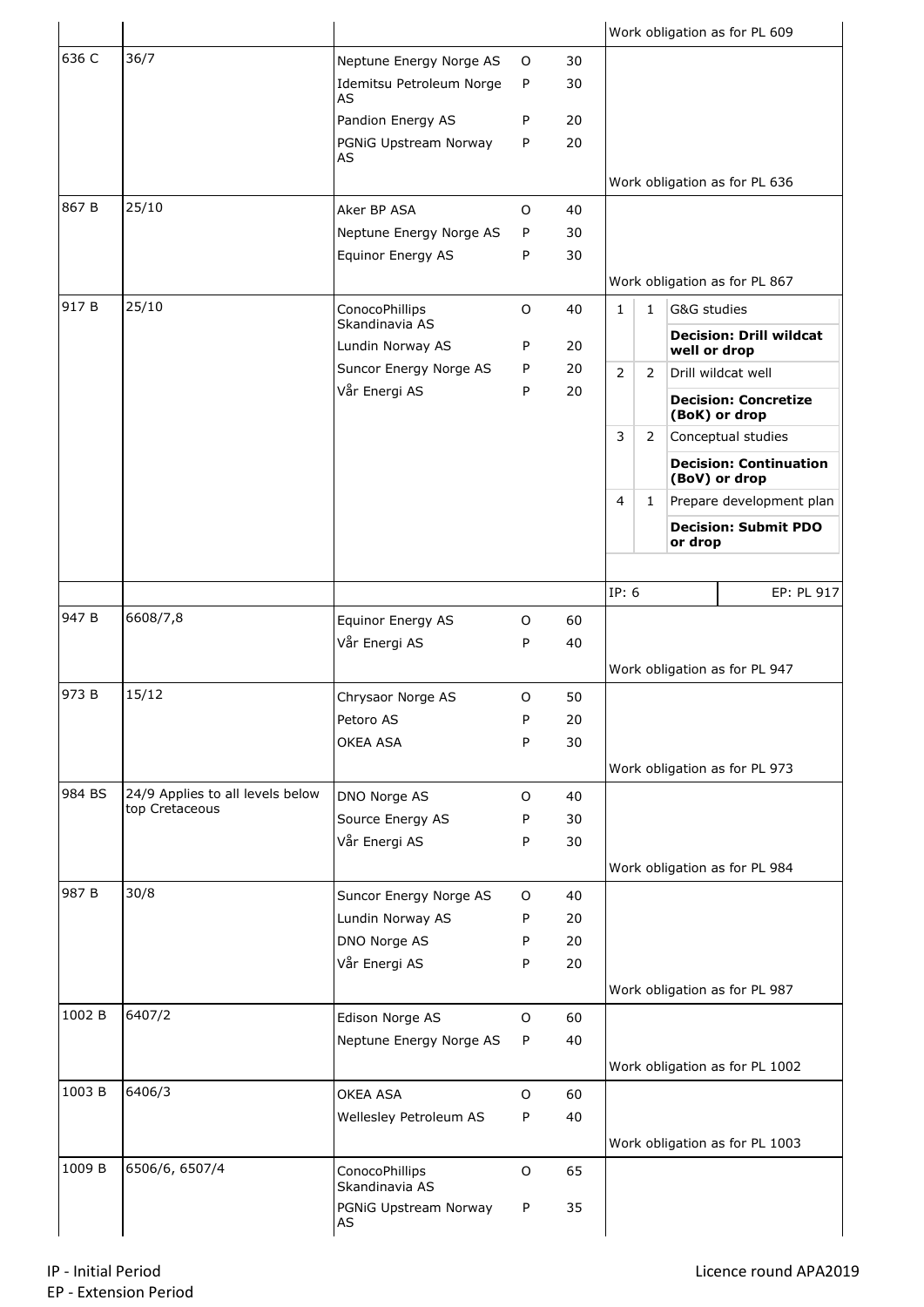|        |                         |                                      |        |          |                |                |              | Work obligation as for PL 1009                       |
|--------|-------------------------|--------------------------------------|--------|----------|----------------|----------------|--------------|------------------------------------------------------|
| 1014 B | 6509/3, 6510/1, 6609/12 | Equinor Energy AS                    | O      | 70       |                |                |              |                                                      |
|        |                         | Wellesley Petroleum AS               | P      | 30       |                |                |              |                                                      |
|        |                         |                                      |        |          |                |                |              | Work obligation as for PL 1014                       |
| 1032   | 2/7,10                  | Lundin Norway AS<br>Source Energy AS | 0<br>P | 40<br>20 | $\mathbf{1}$   | $\overline{2}$ | G&G studies  | Acquire 3D seismic and                               |
|        |                         | Chrysaor Norge AS                    | P      | 40       |                |                | well or drop | <b>Decision: Drill wildcat</b>                       |
|        |                         |                                      |        |          | $\overline{2}$ | 2              |              | Drill wildcat well                                   |
|        |                         |                                      |        |          |                |                |              | <b>Decision: Concretize</b><br>(BoK) or drop         |
|        |                         |                                      |        |          | 3              | 2              |              | Conceptual studies                                   |
|        |                         |                                      |        |          |                |                |              | <b>Decision: Continuation</b><br>(BoV) or drop       |
|        |                         |                                      |        |          | $\overline{4}$ | 1              |              | Prepare development plan                             |
|        |                         |                                      |        |          |                |                | or drop      | <b>Decision: Submit PDO</b>                          |
|        |                         |                                      |        |          |                |                |              |                                                      |
|        |                         |                                      |        |          | IP: 7          |                |              | EP: 20                                               |
| 1033   | 1/9, 2/7                | OMV (Norge) AS                       | O      | 60       | 1              | 2              | G&G studies  | Reprocess 3D seismic and                             |
|        |                         | Chrysaor Norge AS                    | P      | 40       |                |                | well or drop | <b>Decision: Drill wildcat</b>                       |
|        |                         |                                      |        |          | $\overline{2}$ | 2              |              | Drill wildcat well                                   |
|        |                         |                                      |        |          |                |                |              | <b>Decision: Concretize</b><br>(BoK) or drop         |
|        |                         |                                      |        |          | 3              | 2              |              | Conceptual studies                                   |
|        |                         |                                      |        |          |                |                |              | <b>Decision: Continuation</b><br>(BoV) or drop       |
|        |                         |                                      |        |          | $\overline{4}$ | 1              |              | Prepare development plan                             |
|        |                         |                                      |        |          |                |                | or drop      | <b>Decision: Submit PDO</b>                          |
|        |                         |                                      |        |          |                |                |              |                                                      |
|        |                         |                                      |        |          | IP: 7          |                |              | EP: 20                                               |
| 1034   | 15/12                   | Chrysaor Norge AS<br>OKEA ASA        | O<br>P | 60<br>40 | 1              | 2              |              | Acquire and reprocess 3D<br>seismic, and G&G studies |
|        |                         |                                      |        |          |                |                | well or drop | <b>Decision: Drill wildcat</b>                       |
|        |                         |                                      |        |          | 2              | 2              |              | Drill wildcat well                                   |
|        |                         |                                      |        |          |                |                |              | <b>Decision: Concretize</b><br>(BoK) or drop         |
|        |                         |                                      |        |          | 3              | 2              |              | Conceptual studies                                   |
|        |                         |                                      |        |          |                |                |              | <b>Decision: Continuation</b><br>(BoV) or drop       |
|        |                         |                                      |        |          | 4              | 1              |              | Prepare development plan                             |
|        |                         |                                      |        |          |                |                | or drop      | <b>Decision: Submit PDO</b>                          |
|        |                         |                                      |        |          |                |                |              |                                                      |
|        |                         |                                      |        |          | IP: 7          |                |              | EP: 20                                               |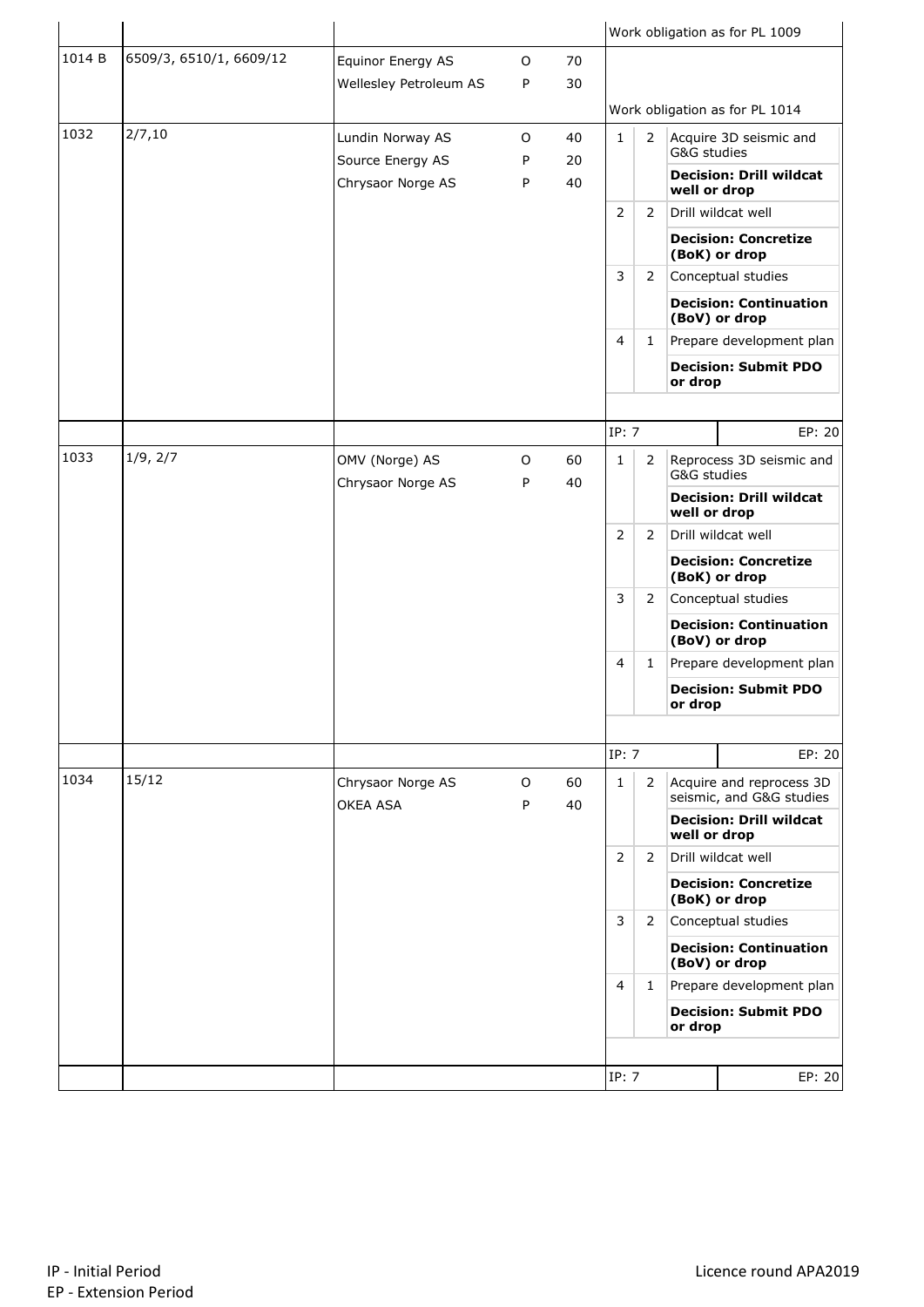| 1035 | 15/12, 16/7, 10, 11 | Suncor Energy Norge AS                         | O      | 40<br>30 | $\mathbf{1}$   | 2              |              | Acquire and reprocess 3D<br>seismic, and G&G studies |
|------|---------------------|------------------------------------------------|--------|----------|----------------|----------------|--------------|------------------------------------------------------|
|      |                     | Neptune Energy Norge AS<br>Vår Energi AS       | P<br>P | 30       |                |                | well or drop | <b>Decision: Drill wildcat</b>                       |
|      |                     |                                                |        |          | 2              | 2              |              | Drill wildcat well                                   |
|      |                     |                                                |        |          |                |                |              | <b>Decision: Concretize</b><br>(BoK) or drop         |
|      |                     |                                                |        |          | 3              | 2              |              | Conceptual studies                                   |
|      |                     |                                                |        |          |                |                |              | <b>Decision: Continuation</b><br>(BoV) or drop       |
|      |                     |                                                |        |          | 4              | $\mathbf{1}$   |              | Prepare development plan                             |
|      |                     |                                                |        |          |                |                | or drop      | <b>Decision: Submit PDO</b>                          |
|      |                     |                                                |        |          |                |                |              |                                                      |
|      |                     |                                                |        |          | IP: 7          |                |              | EP: 25                                               |
| 1036 | 15/9                | DNO Norge AS                                   | 0      | 60       | $\mathbf{1}$   | 2              | G&G studies  |                                                      |
|      |                     | Source Energy AS                               | P      | 40       |                |                | well or drop | <b>Decision: Drill wildcat</b>                       |
|      |                     |                                                |        |          | $\overline{2}$ | $\overline{2}$ |              | Drill wildcat well                                   |
|      |                     |                                                |        |          |                |                |              | <b>Decision: Concretize</b><br>(BoK) or drop         |
|      |                     |                                                |        |          | 3              | 2              |              | Conceptual studies                                   |
|      |                     |                                                |        |          |                |                |              | <b>Decision: Continuation</b><br>(BoV) or drop       |
|      |                     |                                                |        |          | 4              | 1              |              | Prepare development plan                             |
|      |                     |                                                |        |          |                |                | or drop      | <b>Decision: Submit PDO</b>                          |
|      |                     |                                                |        |          |                |                |              |                                                      |
|      |                     |                                                |        |          | IP: 7          |                |              | EP: 15                                               |
| 1037 | 16/7,8              | Capricorn Norge AS<br>Wintershall Dea Norge AS | O<br>P | 80<br>20 | 1              | $\overline{2}$ |              | Acquire and reprocess 3D<br>seismic, and G&G studies |
|      |                     |                                                |        |          |                |                | well or drop | <b>Decision: Drill wildcat</b>                       |
|      |                     |                                                |        |          | $\overline{2}$ | 2              |              | Drill wildcat well                                   |
|      |                     |                                                |        |          |                |                |              | <b>Decision: Concretize</b><br>(BoK) or drop         |
|      |                     |                                                |        |          | 3              | $\overline{2}$ |              | Conceptual studies                                   |
|      |                     |                                                |        |          |                |                |              | <b>Decision: Continuation</b><br>(BoV) or drop       |
|      |                     |                                                |        |          | 4              | $\mathbf{1}$   |              | Prepare development plan                             |
|      |                     |                                                |        |          |                |                | or drop      | <b>Decision: Submit PDO</b>                          |
|      |                     |                                                |        |          |                |                |              |                                                      |
|      |                     |                                                |        |          | IP: 7          |                |              | EP: 25                                               |
| 1038 | 16/4,5,7,8          | Capricorn Norge AS<br>Spirit Energy Norway AS  | O<br>P | 70<br>30 | $\mathbf{1}$   | 2              | G&G studies  | Acquire 3D seismic and                               |
|      |                     |                                                |        |          |                |                | well or drop | <b>Decision: Drill wildcat</b>                       |
|      |                     |                                                |        |          | 2              | 2              |              | Drill wildcat well                                   |
|      |                     |                                                |        |          |                |                |              | <b>Decision: Concretize</b><br>(BoK) or drop         |
|      |                     |                                                |        |          | 3              | $\overline{2}$ |              | Conceptual studies                                   |
|      |                     |                                                |        |          |                |                |              | <b>Decision: Continuation</b><br>(BoV) or drop       |
|      |                     |                                                |        |          | 4              | 1              |              | Prepare development plan                             |
|      |                     |                                                |        |          |                |                | or drop      | <b>Decision: Submit PDO</b>                          |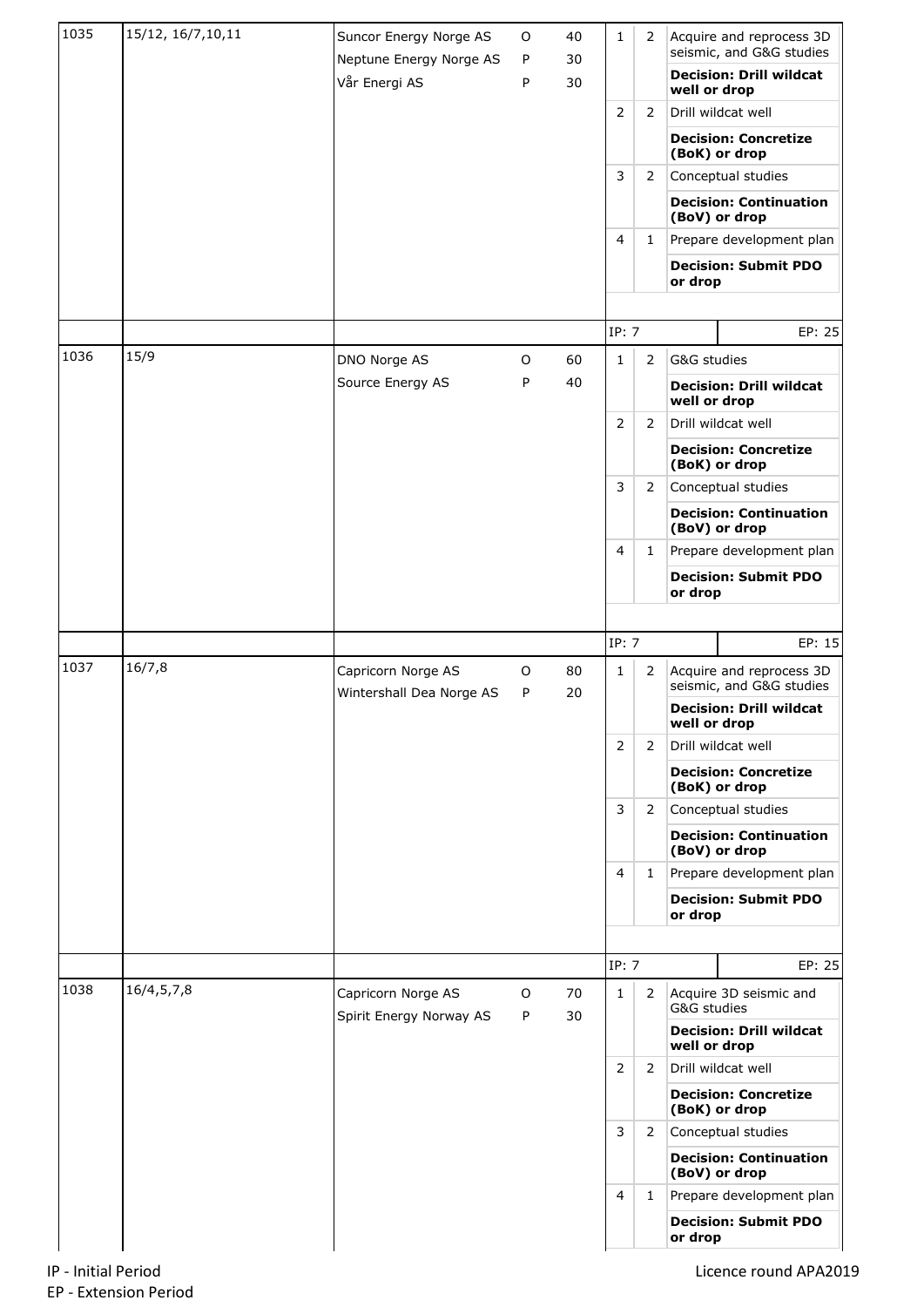|      |                     |                                             |              |          |                                                                                                                                                                                                                                                                                                                                                            |                |                                                                                                                                                                                                                                                                                                                                                   | EP: 20                                          |
|------|---------------------|---------------------------------------------|--------------|----------|------------------------------------------------------------------------------------------------------------------------------------------------------------------------------------------------------------------------------------------------------------------------------------------------------------------------------------------------------------|----------------|---------------------------------------------------------------------------------------------------------------------------------------------------------------------------------------------------------------------------------------------------------------------------------------------------------------------------------------------------|-------------------------------------------------|
| 1039 | 16/3, 5, 6, 17/1, 4 | Equinor Energy AS                           | $\circ$      | 60       |                                                                                                                                                                                                                                                                                                                                                            |                |                                                                                                                                                                                                                                                                                                                                                   | Acquire 3D seismic and                          |
|      |                     | Total E&P Norge AS                          | P            | 40       |                                                                                                                                                                                                                                                                                                                                                            |                | G&G studies                                                                                                                                                                                                                                                                                                                                       |                                                 |
|      |                     |                                             |              |          |                                                                                                                                                                                                                                                                                                                                                            |                | well or drop                                                                                                                                                                                                                                                                                                                                      | <b>Decision: Drill wildcat</b>                  |
|      |                     |                                             |              |          | 2                                                                                                                                                                                                                                                                                                                                                          | 2              |                                                                                                                                                                                                                                                                                                                                                   | Drill wildcat well                              |
|      |                     |                                             |              |          |                                                                                                                                                                                                                                                                                                                                                            |                |                                                                                                                                                                                                                                                                                                                                                   | <b>Decision: Concretize</b>                     |
|      |                     |                                             |              |          | IP: 7<br>$\mathbf{1}$<br>$\overline{2}$<br>3<br>$\overline{2}$<br>$\overline{4}$<br>$\mathbf{1}$<br>IP: 7<br>2<br>$\mathbf{1}$<br>$\overline{2}$<br>2<br>3<br>$\overline{2}$<br>$\overline{4}$<br>$\mathbf{1}$<br>IP: 7<br>$\mathbf{1}$<br>2<br>2<br>$\overline{2}$<br>3<br>$\mathbf{1}$<br>IP: 5<br>$\mathbf{1}$<br>2<br>$\overline{2}$<br>$\overline{2}$ |                | (BoK) or drop                                                                                                                                                                                                                                                                                                                                     |                                                 |
|      |                     |                                             |              |          |                                                                                                                                                                                                                                                                                                                                                            |                |                                                                                                                                                                                                                                                                                                                                                   | Conceptual studies                              |
|      |                     |                                             |              |          |                                                                                                                                                                                                                                                                                                                                                            |                |                                                                                                                                                                                                                                                                                                                                                   | <b>Decision: Continuation</b><br>(BoV) or drop  |
|      |                     |                                             |              |          |                                                                                                                                                                                                                                                                                                                                                            |                |                                                                                                                                                                                                                                                                                                                                                   | Prepare development plan                        |
|      |                     |                                             |              |          |                                                                                                                                                                                                                                                                                                                                                            |                | <b>Decision: Submit PDO</b><br>or drop<br>Acquire modern 3D<br>seismic and G&G studies<br><b>Decision: Drill wildcat</b><br>well or drop<br>Drill wildcat well<br><b>Decision: Concretize</b><br>(BoK) or drop<br>Conceptual studies<br><b>Decision: Continuation</b><br>(BoV) or drop<br>Prepare development plan<br><b>Decision: Submit PDO</b> |                                                 |
|      |                     |                                             |              |          |                                                                                                                                                                                                                                                                                                                                                            |                |                                                                                                                                                                                                                                                                                                                                                   |                                                 |
|      |                     |                                             |              |          |                                                                                                                                                                                                                                                                                                                                                            |                |                                                                                                                                                                                                                                                                                                                                                   | EP: 20                                          |
| 1040 | 25/10               | Equinor Energy AS<br>Aker BP ASA            | $\circ$<br>P | 40<br>30 |                                                                                                                                                                                                                                                                                                                                                            |                |                                                                                                                                                                                                                                                                                                                                                   |                                                 |
|      |                     | Spirit Energy Norway AS                     | P            | 30       |                                                                                                                                                                                                                                                                                                                                                            |                |                                                                                                                                                                                                                                                                                                                                                   |                                                 |
|      |                     |                                             |              |          |                                                                                                                                                                                                                                                                                                                                                            |                |                                                                                                                                                                                                                                                                                                                                                   |                                                 |
|      |                     |                                             |              |          |                                                                                                                                                                                                                                                                                                                                                            |                |                                                                                                                                                                                                                                                                                                                                                   |                                                 |
|      |                     |                                             |              |          |                                                                                                                                                                                                                                                                                                                                                            |                |                                                                                                                                                                                                                                                                                                                                                   |                                                 |
|      |                     |                                             |              |          |                                                                                                                                                                                                                                                                                                                                                            |                |                                                                                                                                                                                                                                                                                                                                                   |                                                 |
|      |                     |                                             |              |          |                                                                                                                                                                                                                                                                                                                                                            |                |                                                                                                                                                                                                                                                                                                                                                   |                                                 |
|      |                     |                                             |              |          |                                                                                                                                                                                                                                                                                                                                                            |                |                                                                                                                                                                                                                                                                                                                                                   |                                                 |
|      |                     |                                             |              |          |                                                                                                                                                                                                                                                                                                                                                            |                | or drop                                                                                                                                                                                                                                                                                                                                           |                                                 |
|      |                     |                                             |              |          |                                                                                                                                                                                                                                                                                                                                                            |                |                                                                                                                                                                                                                                                                                                                                                   |                                                 |
|      |                     |                                             |              |          |                                                                                                                                                                                                                                                                                                                                                            |                |                                                                                                                                                                                                                                                                                                                                                   | EP: 20                                          |
| 1041 | 24/12               | Aker BP ASA                                 | O            | 40       |                                                                                                                                                                                                                                                                                                                                                            |                |                                                                                                                                                                                                                                                                                                                                                   | Drill one firm wildcat well                     |
|      |                     |                                             | P            | 30       |                                                                                                                                                                                                                                                                                                                                                            |                |                                                                                                                                                                                                                                                                                                                                                   |                                                 |
|      |                     | Lundin Norway AS<br>Neptune Energy Norge AS | P            | 30       |                                                                                                                                                                                                                                                                                                                                                            |                |                                                                                                                                                                                                                                                                                                                                                   | <b>Decision: Concretize</b><br>(BoK) or drop    |
|      |                     |                                             |              |          |                                                                                                                                                                                                                                                                                                                                                            |                |                                                                                                                                                                                                                                                                                                                                                   | Conceptual studies                              |
|      |                     |                                             |              |          |                                                                                                                                                                                                                                                                                                                                                            |                |                                                                                                                                                                                                                                                                                                                                                   | <b>Decision: Continuation</b><br>(BoV) or drop  |
|      |                     |                                             |              |          |                                                                                                                                                                                                                                                                                                                                                            |                |                                                                                                                                                                                                                                                                                                                                                   |                                                 |
|      |                     |                                             |              |          |                                                                                                                                                                                                                                                                                                                                                            |                | or drop                                                                                                                                                                                                                                                                                                                                           | <b>Decision: Submit PDO</b>                     |
|      |                     |                                             |              |          |                                                                                                                                                                                                                                                                                                                                                            |                |                                                                                                                                                                                                                                                                                                                                                   |                                                 |
|      |                     |                                             |              |          |                                                                                                                                                                                                                                                                                                                                                            |                |                                                                                                                                                                                                                                                                                                                                                   | Prepare development plan<br>EP: 25              |
| 1042 | 25/9,11,12          | Aker BP ASA<br>Equinor Energy AS            | $\circ$<br>P | 40<br>30 |                                                                                                                                                                                                                                                                                                                                                            |                |                                                                                                                                                                                                                                                                                                                                                   | Acquire and/or reprocess<br>3D seismic, and G&G |
|      |                     | Vår Energi AS                               | P            | 30       |                                                                                                                                                                                                                                                                                                                                                            |                | studies                                                                                                                                                                                                                                                                                                                                           | <b>Decision: Drill wildcat</b>                  |
|      |                     |                                             |              |          |                                                                                                                                                                                                                                                                                                                                                            |                | well or drop                                                                                                                                                                                                                                                                                                                                      | Drill wildcat well                              |
|      |                     |                                             |              |          |                                                                                                                                                                                                                                                                                                                                                            |                |                                                                                                                                                                                                                                                                                                                                                   | <b>Decision: Concretize</b><br>(BoK) or drop    |
|      |                     |                                             |              |          | 3                                                                                                                                                                                                                                                                                                                                                          | $\overline{2}$ |                                                                                                                                                                                                                                                                                                                                                   | Conceptual studies                              |
|      |                     |                                             |              |          |                                                                                                                                                                                                                                                                                                                                                            |                |                                                                                                                                                                                                                                                                                                                                                   | <b>Decision: Continuation</b><br>(BoV) or drop  |
|      |                     |                                             |              |          | $\overline{4}$                                                                                                                                                                                                                                                                                                                                             | $\mathbf{1}$   |                                                                                                                                                                                                                                                                                                                                                   | Prepare development plan                        |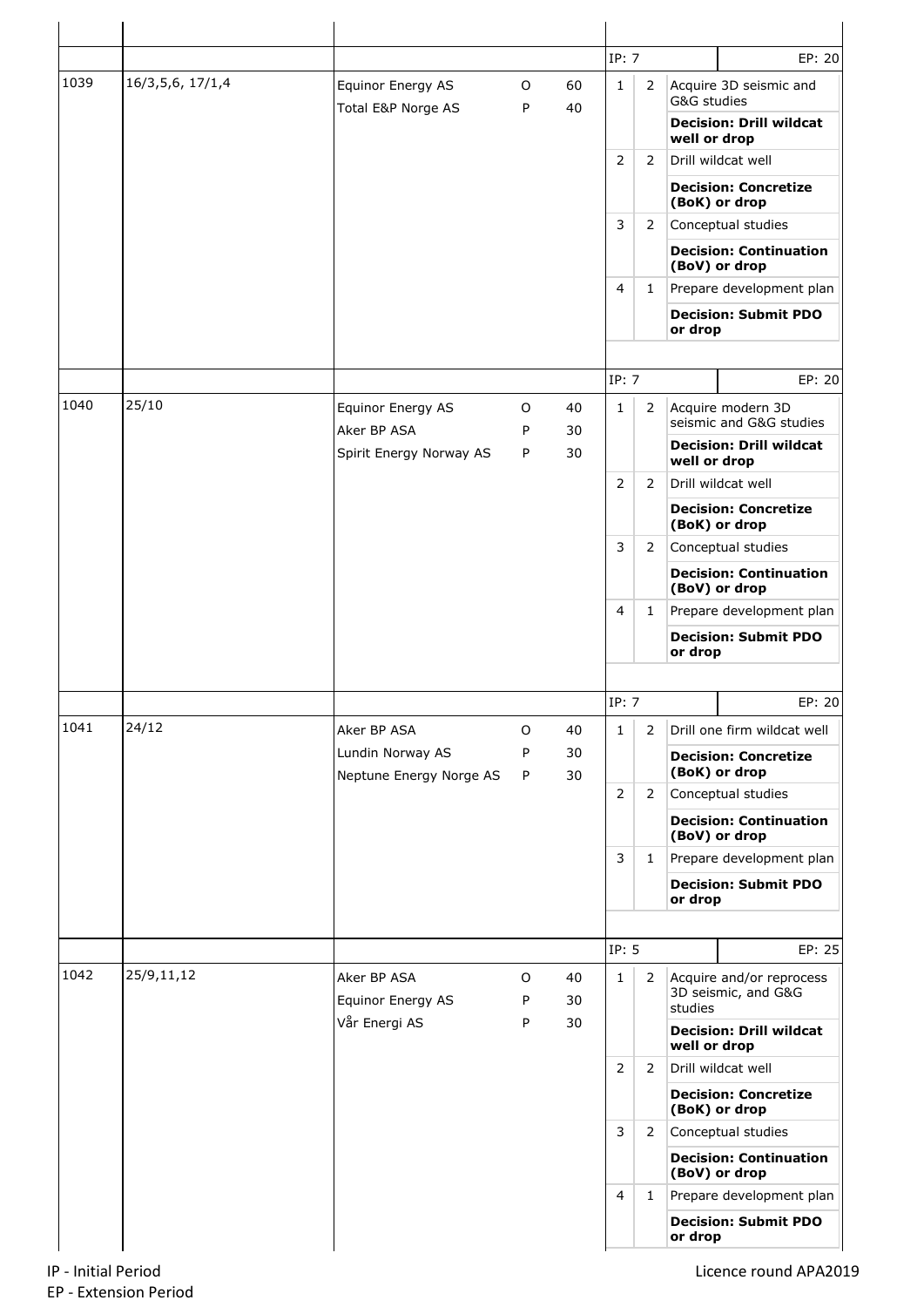|      |                |                                     |        |          | IP: 7          |                |                                                   | EP: 20                                                     |  |  |
|------|----------------|-------------------------------------|--------|----------|----------------|----------------|---------------------------------------------------|------------------------------------------------------------|--|--|
| 1043 | 25/7,8         | Vår Energi AS<br>Concedo ASA        | O<br>P | 40<br>30 | $\mathbf{1}$   | $\overline{2}$ |                                                   | Acquire modern 3D<br>seismic and G&G studies               |  |  |
|      |                | Suncor Energy Norge AS              | P      | 30       |                |                | well or drop                                      | <b>Decision: Drill wildcat</b>                             |  |  |
|      |                |                                     |        |          | $\overline{2}$ | $\mathbf{2}$   |                                                   | Drill wildcat well                                         |  |  |
|      |                |                                     |        |          |                |                |                                                   | <b>Decision: Concretize</b><br>(BoK) or drop               |  |  |
|      |                |                                     |        |          | $\mathsf{3}$   | $\overline{2}$ |                                                   | Conceptual studies                                         |  |  |
|      |                |                                     |        |          |                |                |                                                   | <b>Decision: Continuation</b><br>(BoV) or drop             |  |  |
|      |                |                                     |        |          | 4              | $\mathbf{1}$   |                                                   | Prepare development plan                                   |  |  |
|      |                |                                     |        |          |                |                | or drop                                           | <b>Decision: Submit PDO</b>                                |  |  |
|      |                |                                     |        |          | IP: 7          |                |                                                   | EP: 25                                                     |  |  |
| 1044 | 25/4           | Wellesley Petroleum AS              | O      | 50       | $\mathbf{1}$   | $\overline{2}$ |                                                   | Acquire and reprocess 3D                                   |  |  |
|      |                | Petoro AS                           | P      | 20       |                |                |                                                   | seismic, and G&G studies<br><b>Decision: Drill wildcat</b> |  |  |
|      |                | Equinor Energy AS                   | P      | 30       |                |                | well or drop                                      |                                                            |  |  |
|      |                |                                     |        |          | $\overline{2}$ | $\overline{2}$ | Drill wildcat well<br><b>Decision: Concretize</b> |                                                            |  |  |
|      |                |                                     |        |          |                |                |                                                   | (BoK) or drop                                              |  |  |
|      |                |                                     |        |          | 3              | $\mathbf{2}$   |                                                   | Conceptual studies                                         |  |  |
|      |                |                                     |        |          |                |                |                                                   | <b>Decision: Continuation</b><br>(BoV) or drop             |  |  |
|      |                |                                     |        |          | 4              | $\mathbf{1}$   |                                                   | Prepare development plan                                   |  |  |
|      |                |                                     |        |          |                |                | or drop                                           | <b>Decision: Submit PDO</b>                                |  |  |
|      |                |                                     |        |          |                |                |                                                   |                                                            |  |  |
|      |                |                                     |        |          | IP: 7          |                |                                                   | EP: 25                                                     |  |  |
| 1045 | 25/4           | Aker BP ASA                         | O      | 65       | $\mathbf{1}$   | $\overline{2}$ | G&G studies                                       |                                                            |  |  |
|      |                | ConocoPhillips<br>Skandinavia AS    | P      | 20       |                |                | well or drop                                      | <b>Decision: Drill wildcat</b>                             |  |  |
|      |                | Lundin Norway AS                    | P      | 15       | $\overline{2}$ | $\overline{2}$ |                                                   | Drill wildcat well                                         |  |  |
|      |                |                                     |        |          |                |                |                                                   | <b>Decision: Concretize</b><br>(BoK) or drop               |  |  |
|      |                |                                     |        |          | 3              | $\overline{2}$ |                                                   | Conceptual studies                                         |  |  |
|      |                |                                     |        |          |                |                |                                                   | <b>Decision: Continuation</b><br>(BoV) or drop             |  |  |
|      |                |                                     |        |          | $\overline{4}$ | $\mathbf{1}$   |                                                   | Prepare development plan                                   |  |  |
|      |                |                                     |        |          |                |                | or drop                                           | <b>Decision: Submit PDO</b>                                |  |  |
|      |                |                                     |        |          |                |                |                                                   |                                                            |  |  |
|      |                |                                     |        |          | IP: 7          |                |                                                   | EP: 15                                                     |  |  |
|      |                | Chrysaor Norge AS                   | O      | 40       | $\mathbf{1}$   | $\mathbf{2}$   |                                                   | Acquire and reprocess 3D<br>seismic, and G&G studies       |  |  |
|      | 24/3,6, 25/1,4 |                                     |        |          |                |                |                                                   |                                                            |  |  |
|      |                | Petoro AS<br>Suncor Energy Norge AS | P<br>P | 30<br>30 |                |                |                                                   | <b>Decision: Drill wildcat</b>                             |  |  |
|      |                |                                     |        |          | $\overline{2}$ | $\overline{2}$ | well or drop                                      | Drill wildcat well                                         |  |  |
|      |                |                                     |        |          |                |                |                                                   | <b>Decision: Concretize</b><br>(BoK) or drop               |  |  |
| 1046 |                |                                     |        |          | 3              | $\overline{2}$ |                                                   | Conceptual studies                                         |  |  |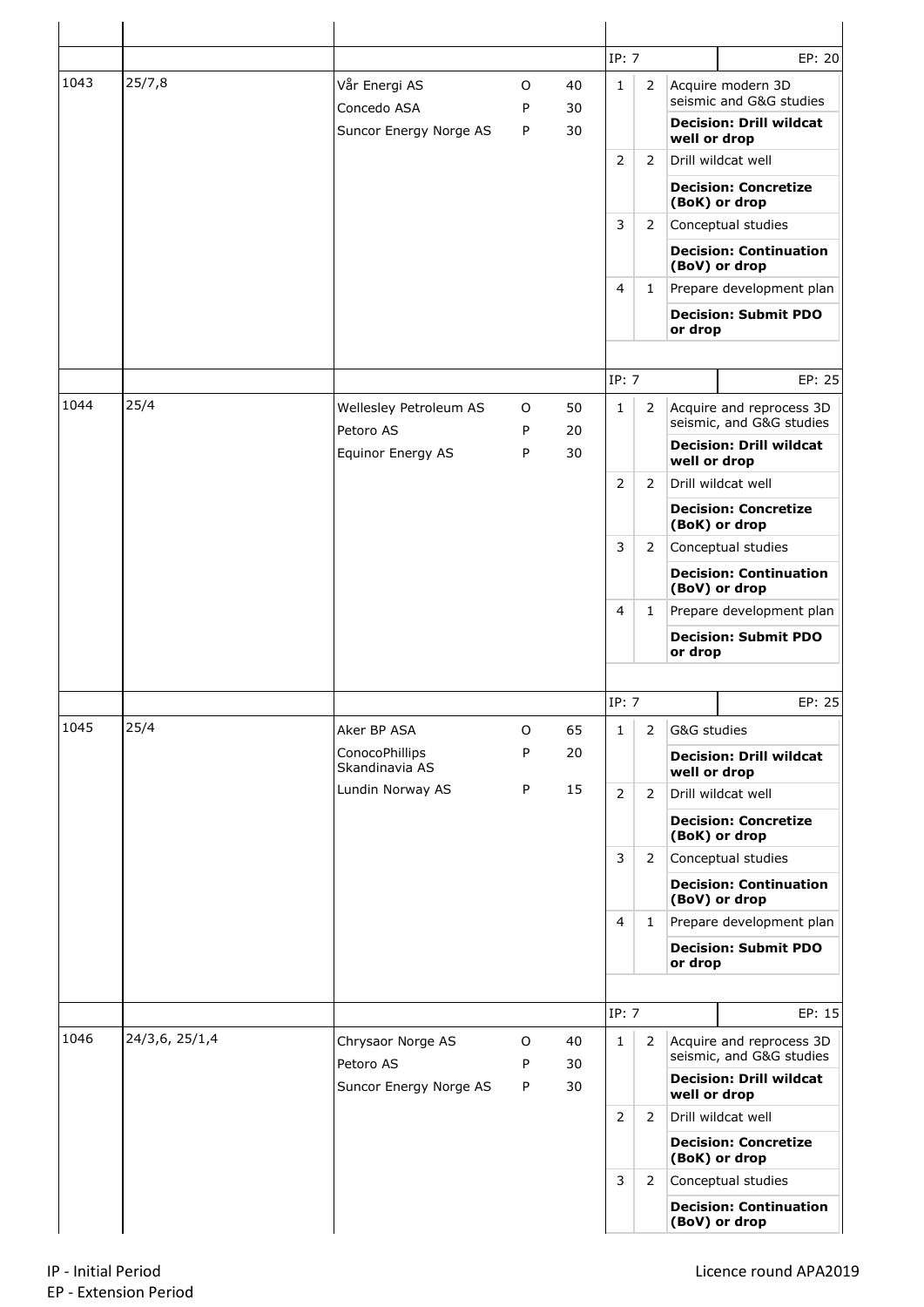|      |                |                                                 |              |          | $\overline{4}$ | 1              |              | Prepare development plan                                                    |
|------|----------------|-------------------------------------------------|--------------|----------|----------------|----------------|--------------|-----------------------------------------------------------------------------|
|      |                |                                                 |              |          |                |                | or drop      | <b>Decision: Submit PDO</b>                                                 |
|      |                |                                                 |              |          |                |                |              |                                                                             |
|      |                |                                                 |              |          | IP: 7          |                |              | EP: 25                                                                      |
| 1047 | 30/4, 5, 7, 8  | Aker BP ASA<br>ConocoPhillips<br>Skandinavia AS | O<br>P       | 40<br>20 | $\mathbf{1}$   | 2              | studies      | Acquire and reprocess<br>modern 3D seismic, EM<br>feasibility study and G&G |
|      |                | Concedo ASA<br>Pandion Energy AS                | P<br>P       | 20<br>20 |                |                | well or drop | <b>Decision: Drill wildcat</b>                                              |
|      |                |                                                 |              |          | 2              | 2              |              | Drill wildcat well                                                          |
|      |                |                                                 |              |          |                |                |              | <b>Decision: Concretize</b><br>(BoK) or drop                                |
|      |                |                                                 |              |          | 3              | 2              |              | Conceptual studies                                                          |
|      |                |                                                 |              |          |                |                |              | <b>Decision: Continuation</b><br>(BoV) or drop                              |
|      |                |                                                 |              |          | $\overline{4}$ | 1              |              | Prepare development plan                                                    |
|      |                |                                                 |              |          |                |                | or drop      | <b>Decision: Submit PDO</b>                                                 |
|      |                |                                                 |              |          |                |                |              |                                                                             |
|      |                |                                                 |              |          | IP: 7          |                |              | EP: 20                                                                      |
| 1048 | 30/1,2, 34/11  | Lundin Norway AS<br>DNO Norge AS                | $\circ$<br>P | 50<br>50 | $\mathbf{1}$   | 2              | studies      | Reprocess 3D seismic, EM<br>feasibility study and G&G                       |
|      |                |                                                 |              |          |                |                | well or drop | <b>Decision: Drill wildcat</b>                                              |
|      |                |                                                 |              |          | $\overline{2}$ | 2              |              | Drill wildcat well                                                          |
|      |                |                                                 |              |          |                |                |              | <b>Decision: Concretize</b><br>(BoK) or drop                                |
|      |                |                                                 |              |          | 3              | 2              |              | Conceptual studies                                                          |
|      |                |                                                 |              |          |                |                |              | <b>Decision: Continuation</b><br>(BoV) or drop                              |
|      |                |                                                 |              |          | 4              | 1              |              | Prepare development plan                                                    |
|      |                |                                                 |              |          |                |                | or drop      | <b>Decision: Submit PDO</b>                                                 |
|      |                |                                                 |              |          |                |                |              |                                                                             |
|      |                |                                                 |              |          | IP: 7          |                |              | EP: 25                                                                      |
| 1049 | 34/9,12, 35/10 | Equinor Energy AS                               | O            | 40       | $\mathbf{1}$   | 2              |              | Drill one firm wildcat well                                                 |
|      |                | Petoro AS<br>Spirit Energy Norway AS            | P<br>P       | 20<br>40 |                |                |              | <b>Decision: Concretize</b><br>(BoK) or drop                                |
|      |                |                                                 |              |          | 2              | 2              |              | Conceptual studies                                                          |
|      |                |                                                 |              |          |                |                |              | <b>Decision: Continuation</b><br>(BoV) or drop                              |
|      |                |                                                 |              |          | 3              | 1              |              | Prepare development plan                                                    |
|      |                |                                                 |              |          |                |                | or drop      | <b>Decision: Submit PDO</b>                                                 |
|      |                |                                                 |              |          |                |                |              |                                                                             |
|      |                |                                                 |              |          | IP: 5          |                |              | EP: 20                                                                      |
| 1050 | 33/9           | Equinor Energy AS                               | O            | 65,70405 | $\mathbf{1}$   | $\overline{2}$ |              | G&G studies and drill well                                                  |
|      |                | Spirit Energy Norway AS                         | P            | 34,29595 |                |                | or drop      | <b>Decision: Submit PDO</b>                                                 |
|      |                |                                                 |              |          |                |                |              |                                                                             |
|      |                |                                                 |              |          | IP: 2          |                |              | EP: STATFJORD<br>UNIT                                                       |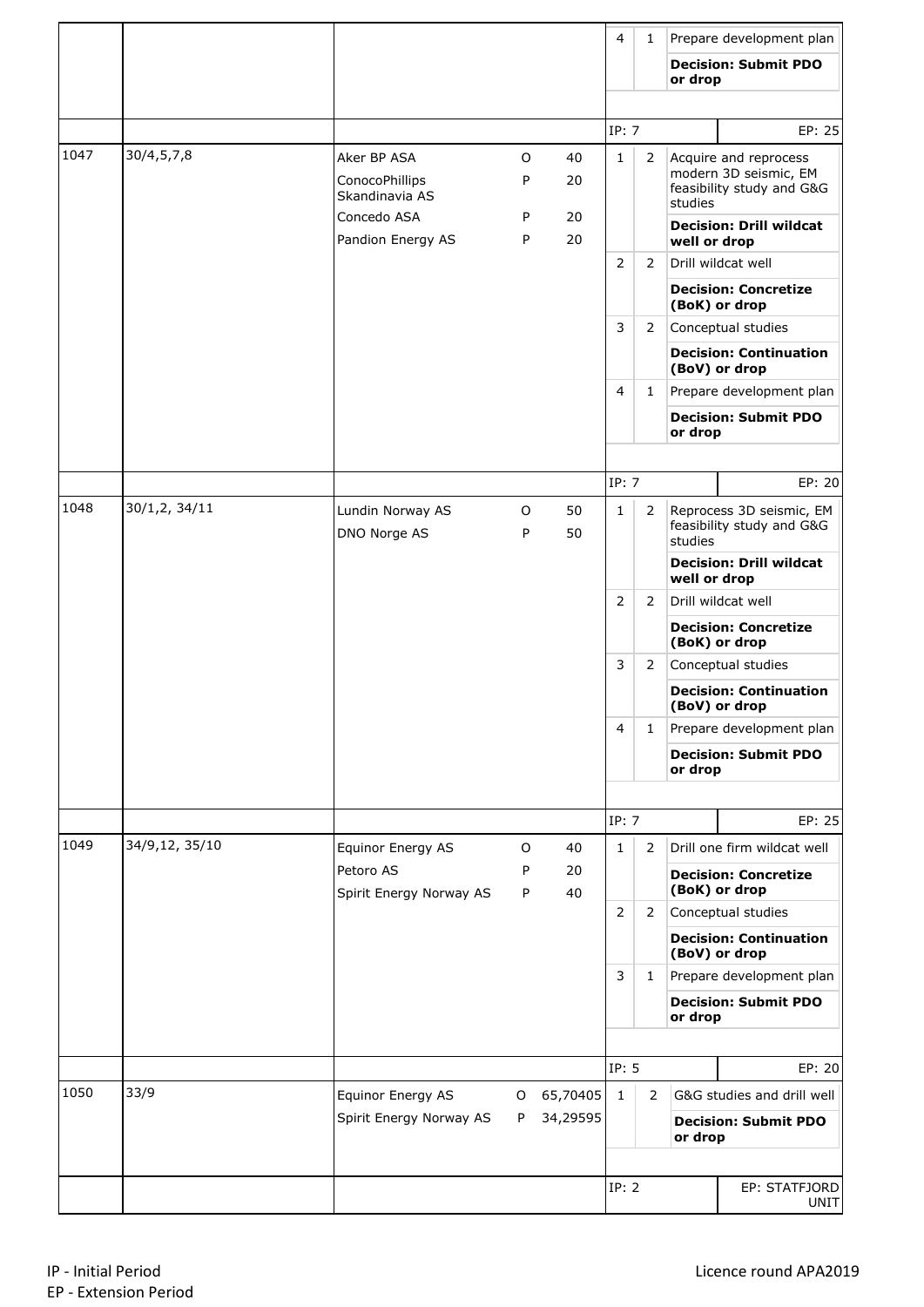| 1051 | 31/3, 32/1, 35/12, 36/10 | Lundin Norway AS<br>Petoro AS<br>Aker BP ASA<br>Neptune Energy Norge AS | O<br>P<br>P<br>P | 40<br>20<br>20<br>20 | 1                 | 2              | Acquire and reprocess<br>modern 3D seismic, EM<br>feasibility study and G&G<br>studies<br><b>Decision: Drill wildcat</b><br>well or drop |
|------|--------------------------|-------------------------------------------------------------------------|------------------|----------------------|-------------------|----------------|------------------------------------------------------------------------------------------------------------------------------------------|
|      |                          |                                                                         |                  |                      | 2                 | 2              | Drill wildcat well                                                                                                                       |
|      |                          |                                                                         |                  |                      |                   |                | <b>Decision: Concretize</b><br>(BoK) or drop                                                                                             |
|      |                          |                                                                         |                  |                      | 3                 | 2              | Conceptual studies                                                                                                                       |
|      |                          |                                                                         |                  |                      |                   |                | <b>Decision: Continuation</b><br>(BoV) or drop                                                                                           |
|      |                          |                                                                         |                  |                      | 4                 | $\mathbf{1}$   | Prepare development plan                                                                                                                 |
|      |                          |                                                                         |                  |                      |                   |                | <b>Decision: Submit PDO</b><br>or drop                                                                                                   |
|      |                          |                                                                         |                  |                      | IP: 7             |                | EP: 25                                                                                                                                   |
| 1052 | 35/9,12, 36/10           | Wellesley Petroleum AS                                                  | 0                | 40                   | 1                 | 2              | Acquire and reprocess                                                                                                                    |
|      |                          | Aker BP ASA                                                             | P                | 20                   |                   |                | modern 3D seismic and<br>G&G studies                                                                                                     |
|      |                          | Neptune Energy Norge AS<br>Wintershall Dea Norge AS                     | P<br>P           | 20<br>20             |                   |                | <b>Decision: Drill wildcat</b><br>well or drop                                                                                           |
|      |                          |                                                                         |                  |                      | 2                 | 2              | Drill wildcat well                                                                                                                       |
|      |                          |                                                                         |                  |                      |                   |                | <b>Decision: Concretize</b><br>(BoK) or drop                                                                                             |
|      |                          |                                                                         |                  |                      | 3                 | 2              | Conceptual studies                                                                                                                       |
|      |                          |                                                                         |                  |                      | 4<br>$\mathbf{1}$ |                | <b>Decision: Continuation</b><br>(BoV) or drop                                                                                           |
|      |                          |                                                                         |                  |                      |                   |                | Prepare development plan                                                                                                                 |
|      |                          |                                                                         |                  |                      |                   |                | <b>Decision: Submit PDO</b><br>or drop                                                                                                   |
|      |                          |                                                                         |                  |                      |                   |                |                                                                                                                                          |
| 1053 | 35/4,5,7,8               | Neptune Energy Norge AS                                                 | O                | 60                   | IP: 7<br>1        | 1              | EP: 25<br>G&G studies                                                                                                                    |
|      |                          | Wellesley Petroleum AS                                                  | P                | 40                   |                   |                | <b>Decision: Drill wildcat</b>                                                                                                           |
|      |                          |                                                                         |                  |                      | $\overline{2}$    | 2              | well or drop<br>Drill wildcat well                                                                                                       |
|      |                          |                                                                         |                  |                      |                   |                | <b>Decision: Concretize</b><br>(BoK) or drop                                                                                             |
|      |                          |                                                                         |                  |                      | 3                 | 2              | Conceptual studies                                                                                                                       |
|      |                          |                                                                         |                  |                      |                   |                | <b>Decision: Continuation</b><br>(BoV) or drop                                                                                           |
|      |                          |                                                                         |                  |                      | 4                 | 1              | Prepare development plan                                                                                                                 |
|      |                          |                                                                         |                  |                      |                   |                | <b>Decision: Submit PDO</b><br>or drop                                                                                                   |
|      |                          |                                                                         |                  |                      |                   |                |                                                                                                                                          |
|      |                          |                                                                         |                  |                      | IP: 6             |                | EP: 25                                                                                                                                   |
| 1054 | 34/4,5                   | Wintershall Dea Norge AS<br>Aker BP ASA                                 | 0<br>P           | 40<br>30             | $\mathbf{1}$      | 2              | Acquire and/or reprocess<br>3D seismic, and G&G                                                                                          |
|      |                          | Neptune Energy Norge AS                                                 | P                | 30                   |                   |                | studies<br><b>Decision: Drill wildcat</b>                                                                                                |
|      |                          |                                                                         |                  |                      | 2                 | 2              | well or drop<br>Drill wildcat well                                                                                                       |
|      |                          |                                                                         |                  |                      |                   |                | <b>Decision: Concretize</b><br>(BoK) or drop                                                                                             |
|      |                          |                                                                         |                  |                      | 3                 | $\overline{2}$ | Conceptual studies                                                                                                                       |
|      |                          |                                                                         |                  |                      |                   |                | <b>Decision: Continuation</b><br>(BoV) or drop                                                                                           |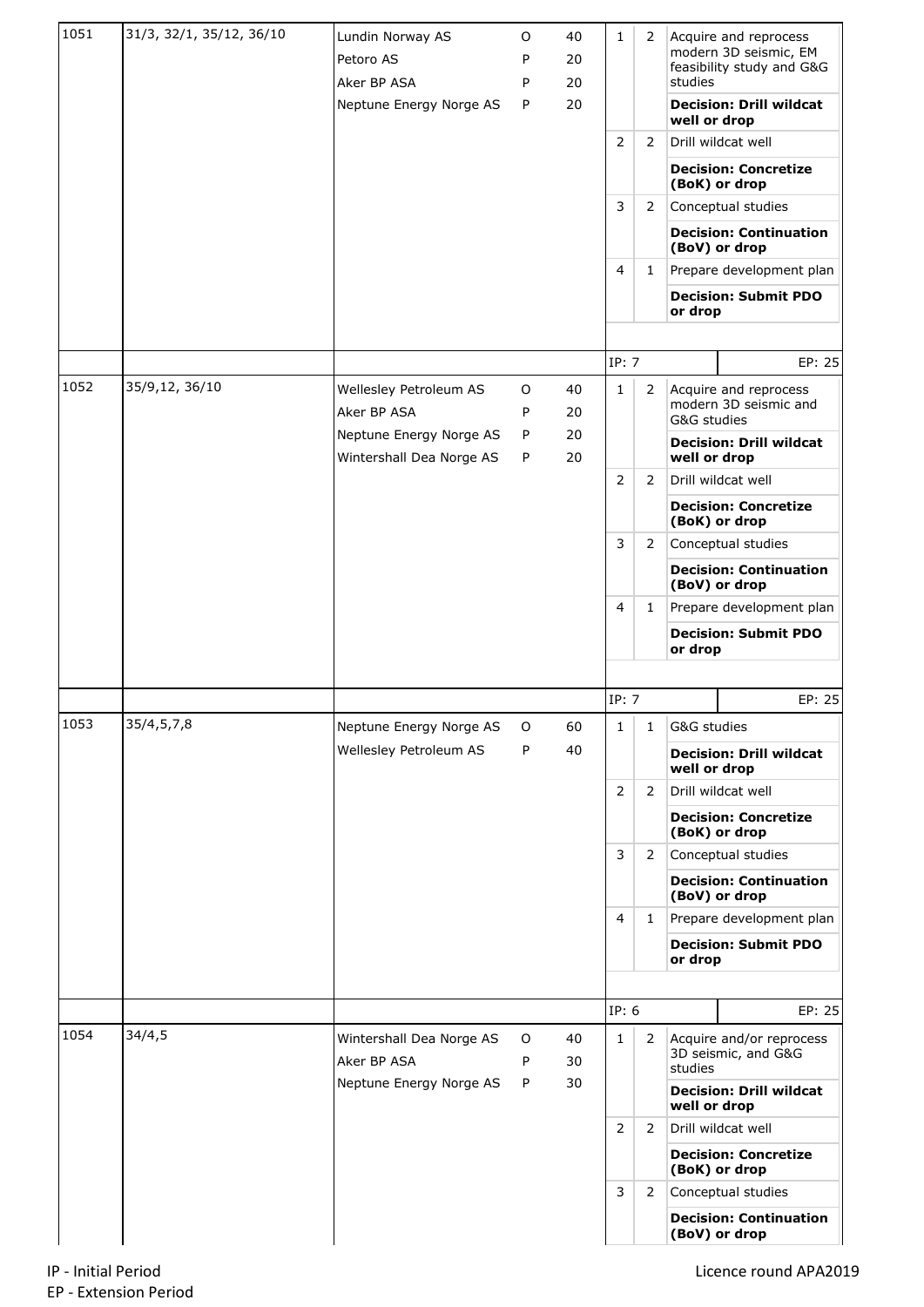|      |                                                    |                                        |        |          | 4              | 1            |              | Prepare development plan                                |
|------|----------------------------------------------------|----------------------------------------|--------|----------|----------------|--------------|--------------|---------------------------------------------------------|
|      |                                                    |                                        |        |          |                |              | or drop      | <b>Decision: Submit PDO</b>                             |
|      |                                                    |                                        |        |          |                |              |              |                                                         |
|      |                                                    |                                        |        |          | IP: 7          |              |              | EP: 20                                                  |
| 1055 | 6305/10                                            | INEOS E&P Norge AS<br>A/S Norske Shell | O<br>P | 60<br>40 | 1              | 2            | G&G studies  | Reprocess 3D seismic and                                |
|      |                                                    |                                        |        |          |                |              | well or drop | <b>Decision: Drill wildcat</b>                          |
|      |                                                    |                                        |        |          | 2              | 2            |              | Drill wildcat well                                      |
|      |                                                    |                                        |        |          |                |              |              | <b>Decision: Concretize</b><br>(BoK) or drop            |
|      |                                                    |                                        |        |          | 3              | 2            |              | Conceptual studies                                      |
|      |                                                    |                                        |        |          |                |              |              | <b>Decision: Continuation</b><br>(BoV) or drop          |
|      |                                                    |                                        |        |          | 4              | $\mathbf{1}$ |              | Prepare development plan                                |
|      |                                                    |                                        |        |          |                |              | or drop      | <b>Decision: Submit PDO</b>                             |
|      |                                                    |                                        |        |          |                |              |              |                                                         |
|      |                                                    |                                        |        |          | IP: 7          |              |              | EP: 20                                                  |
| 1056 | 6302/1,2,3,4,5,6,7,8,9,10,11,12 A/S Norske Shell   |                                        | O      | 40       | $\mathbf{1}$   | $\mathbf{1}$ | G&G studies  |                                                         |
|      |                                                    | Petoro AS                              | P      | 20       |                |              |              | <b>Decision: Reprocess 3D</b><br>seismic or acquire new |
|      |                                                    | DNO Norge AS                           | P      | 20<br>20 |                |              |              | 3D seismic or drop                                      |
|      |                                                    | Wintershall Dea Norge AS               | P      |          | $\overline{2}$ | 2            | 3D seismic   | Reprocess or acquire new                                |
|      |                                                    |                                        |        |          |                |              | well or drop | <b>Decision: Drill wildcat</b>                          |
|      |                                                    |                                        |        |          | 3              | 2            |              | Drill wildcat well                                      |
|      |                                                    |                                        |        |          |                |              |              | <b>Decision: Concretize</b><br>(BoK) or drop            |
|      |                                                    |                                        |        |          | 4              | 2            |              | Conceptual studies                                      |
|      |                                                    |                                        |        |          |                |              |              | <b>Decision: Continuation</b><br>(BoV) or drop          |
|      |                                                    |                                        |        |          | 5              | $\mathbf{1}$ |              | Prepare development plan                                |
|      |                                                    |                                        |        |          |                |              | or drop      | <b>Decision: Submit PDO</b>                             |
|      |                                                    |                                        |        |          |                |              |              |                                                         |
|      |                                                    |                                        |        |          | IP: 8          |              |              | EP: 25                                                  |
| 1057 | 6302/2,3, 6303/1,2,3,<br>6402/11,12, 6403/10,11,12 | Capricorn Norge AS<br>Lundin Norway AS | 0<br>P | 70<br>30 | $\mathbf{1}$   | 3            |              | Acquire new 3D seismic<br>and G&G studies               |
|      |                                                    |                                        |        |          |                |              | well or drop | <b>Decision: Drill wildcat</b>                          |
|      |                                                    |                                        |        |          | 2              | 2            |              | Drill wildcat well                                      |
|      |                                                    |                                        |        |          |                |              |              | <b>Decision: Concretize</b><br>(BoK) or drop            |
|      |                                                    |                                        |        |          | 3              | 2            |              | Conceptual studies                                      |
|      |                                                    |                                        |        |          |                |              |              | <b>Decision: Continuation</b><br>(BoV) or drop          |
|      |                                                    |                                        |        |          | 4              | $\mathbf{1}$ |              | Prepare development plan                                |
|      |                                                    |                                        |        |          |                |              | or drop      | <b>Decision: Submit PDO</b>                             |
|      |                                                    |                                        |        |          |                |              |              |                                                         |
|      |                                                    |                                        |        |          | IP: 8          |              |              | EP: 25                                                  |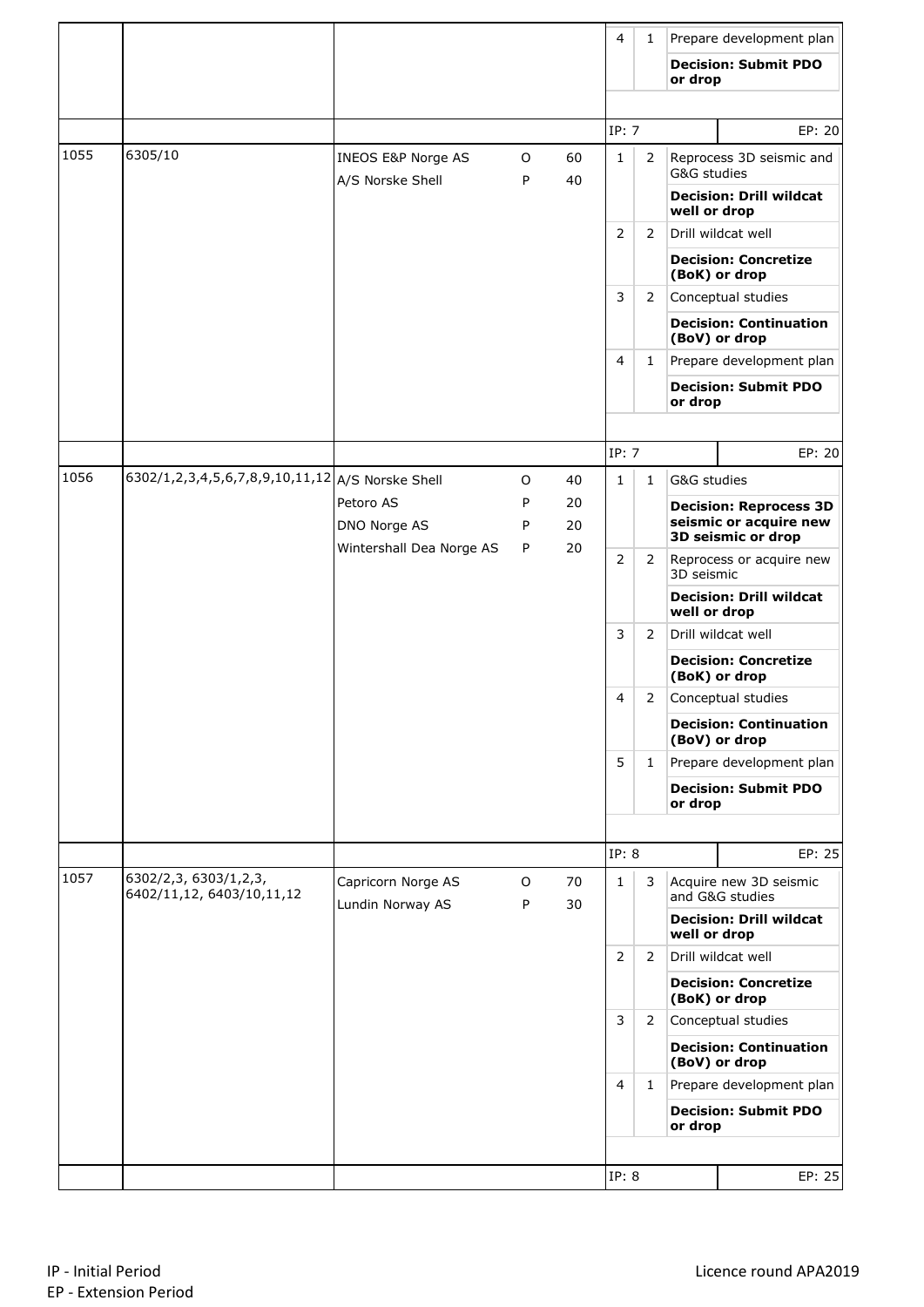| 1058 | 6307/1, 6407/10 | Equinor Energy AS                    | O      | 60       | 1              | 2            | G&G studies  | Reprocess 3D seismic and                            |
|------|-----------------|--------------------------------------|--------|----------|----------------|--------------|--------------|-----------------------------------------------------|
|      |                 | Chrysaor Norge AS                    | P      | 40       |                |              | well or drop | <b>Decision: Drill wildcat</b>                      |
|      |                 |                                      |        |          | 2              | 2            |              | Drill wildcat well                                  |
|      |                 |                                      |        |          |                |              |              | <b>Decision: Concretize</b><br>(BoK) or drop        |
|      |                 |                                      |        |          | 3              | 2            |              | Conceptual studies                                  |
|      |                 |                                      |        |          |                |              |              | <b>Decision: Continuation</b><br>(BoV) or drop      |
|      |                 |                                      |        |          | 4              | 1            |              | Prepare development plan                            |
|      |                 |                                      |        |          |                |              | or drop      | <b>Decision: Submit PDO</b>                         |
|      |                 |                                      |        |          |                |              |              |                                                     |
|      |                 |                                      |        |          | IP: 7          |              |              | EP: 20                                              |
| 1059 | 6406/11,12      | A/S Norske Shell                     | O      | 60       | $\mathbf{1}$   | $\mathbf{1}$ | G&G studies  |                                                     |
|      |                 | ONE-Dyas Norge AS                    | P      | 40       |                |              | well or drop | <b>Decision: Drill wildcat</b>                      |
|      |                 |                                      |        |          | 2              | 2            |              | Drill wildcat well                                  |
|      |                 |                                      |        |          |                |              |              | <b>Decision: Concretize</b><br>(BoK) or drop        |
|      |                 |                                      |        |          | 3              | 2            |              | Conceptual studies                                  |
|      |                 |                                      |        |          |                |              |              | <b>Decision: Continuation</b><br>(BoV) or drop      |
|      |                 |                                      |        |          | 4              | 1            |              | Prepare development plan                            |
|      |                 |                                      |        |          |                |              | or drop      | <b>Decision: Submit PDO</b>                         |
|      |                 |                                      |        |          |                |              |              |                                                     |
|      |                 |                                      |        |          | IP: 6          |              |              | EP: 25                                              |
| 1060 | 6407/8,9        | Equinor Energy AS                    | 0      | 40       | $\mathbf{1}$   | 2            |              | Drill one firm wildcat well                         |
|      |                 | Chrysaor Norge AS<br>OKEA ASA        | P<br>P | 20<br>40 |                |              |              | <b>Decision: Concretize</b><br>(BoK) or drop        |
|      |                 |                                      |        |          | $\overline{2}$ | 2            |              | Conceptual studies                                  |
|      |                 |                                      |        |          |                |              |              | <b>Decision: Continuation</b><br>(BoV) or drop      |
|      |                 |                                      |        |          | 3              | $\mathbf{1}$ |              | Prepare development plan                            |
|      |                 |                                      |        |          |                |              | or drop      | <b>Decision: Submit PDO</b>                         |
|      |                 |                                      |        |          |                |              |              |                                                     |
|      |                 |                                      |        |          | IP: 5          |              |              | EP: 20                                              |
| 1061 | 6406/2,3,5,6    | Wellesley Petroleum AS               | 0      | 40       | $\mathbf{1}$   | 2            |              | Acquire modern 3D<br>seismic and G&G studies        |
|      |                 | Edison Norge AS<br>Lime Petroleum AS | P<br>P | 20<br>20 |                |              |              | <b>Decision: Drill wildcat</b>                      |
|      |                 | ONE-Dyas Norge AS                    | P      | 20       |                |              | well or drop |                                                     |
|      |                 |                                      |        |          | $\overline{2}$ | 2            |              | Drill wildcat well                                  |
|      |                 |                                      |        |          |                |              |              | <b>Decision: Concretize</b><br>(BoK) or drop        |
|      |                 |                                      |        |          | 3              | 2            |              | Conceptual studies<br><b>Decision: Continuation</b> |
|      |                 |                                      |        |          |                |              |              | (BoV) or drop                                       |
|      |                 |                                      |        |          | 4              | 1            |              | Prepare development plan                            |
|      |                 |                                      |        |          |                |              |              | <b>Decision: Submit PDO</b>                         |
|      |                 |                                      |        |          |                |              | or drop      |                                                     |
|      |                 |                                      |        |          | IP: 7          |              |              | EP: 25                                              |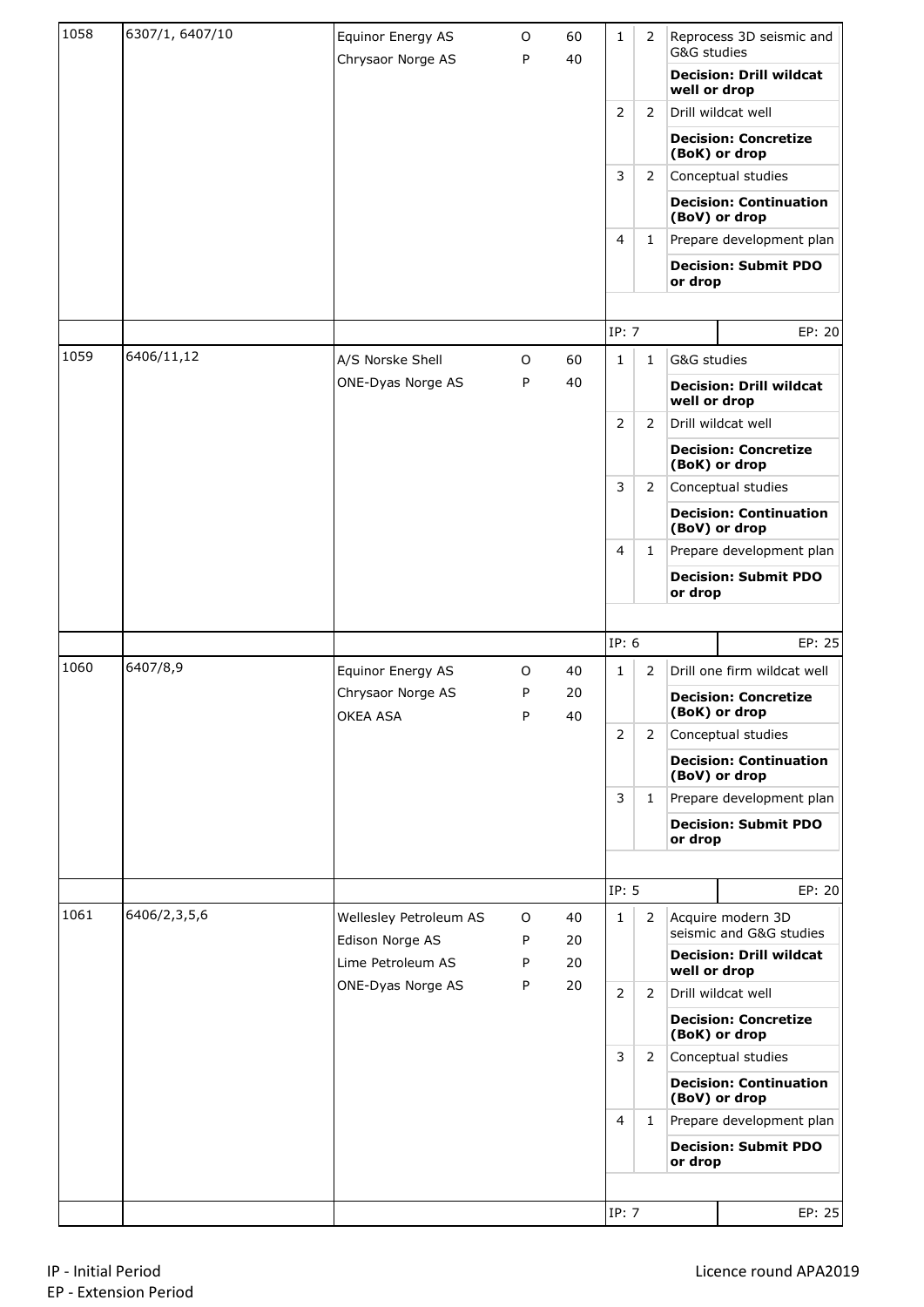| 1062 | 6507/11            | Neptune Energy Norge AS<br>Pandion Energy AS<br>Lime Petroleum AS | 0<br>P<br>P | 40<br>30<br>30 | $\mathbf{1}$ | 2            |              | Acquire and reprocess 3D<br>seismic, EM feasibility<br>study and G&G studies<br><b>Decision: Drill wildcat</b> |
|------|--------------------|-------------------------------------------------------------------|-------------|----------------|--------------|--------------|--------------|----------------------------------------------------------------------------------------------------------------|
|      |                    |                                                                   |             |                |              |              | well or drop |                                                                                                                |
|      |                    |                                                                   |             |                | 2            | 2            |              | Drill wildcat well                                                                                             |
|      |                    |                                                                   |             |                |              |              |              | <b>Decision: Concretize</b><br>(BoK) or drop                                                                   |
|      |                    |                                                                   |             |                | 3            | 2            |              | Conceptual studies                                                                                             |
|      |                    |                                                                   |             |                |              |              |              | <b>Decision: Continuation</b><br>(BoV) or drop                                                                 |
|      |                    |                                                                   |             |                | 4            | $\mathbf{1}$ |              | Prepare development plan                                                                                       |
|      |                    |                                                                   |             |                |              |              | or drop      | <b>Decision: Submit PDO</b>                                                                                    |
|      |                    |                                                                   |             |                |              |              |              |                                                                                                                |
| 1063 |                    |                                                                   |             |                | IP: 7        |              |              | EP: 20                                                                                                         |
|      | 6507/8             | Neptune Energy Norge AS<br>Wellesley Petroleum AS                 | 0<br>P      | 60<br>40       | $\mathbf{1}$ | 2            | G&G studies  | Reprocess 3D seismic and                                                                                       |
|      |                    |                                                                   |             |                |              |              | well or drop | <b>Decision: Drill wildcat</b>                                                                                 |
|      |                    |                                                                   |             |                | 2            | 2            |              | Drill wildcat well                                                                                             |
|      |                    |                                                                   |             |                |              |              |              | <b>Decision: Concretize</b><br>(BoK) or drop                                                                   |
|      |                    |                                                                   |             |                | 3            | 2            |              | Conceptual studies                                                                                             |
|      |                    |                                                                   |             |                |              |              |              | <b>Decision: Continuation</b><br>(BoV) or drop                                                                 |
|      |                    |                                                                   |             |                | 4            | $\mathbf{1}$ |              | Prepare development plan                                                                                       |
|      |                    |                                                                   |             |                |              |              | or drop      | <b>Decision: Submit PDO</b>                                                                                    |
|      |                    |                                                                   |             |                |              |              |              |                                                                                                                |
|      |                    |                                                                   |             |                | IP: 7        |              |              | EP: 25                                                                                                         |
| 1064 | 6506/6,9, 6507/4,7 | ConocoPhillips<br>Skandinavia AS                                  | O           | 40             | 1            | 2            |              | Drill one firm wildcat well                                                                                    |
|      |                    | Aker BP ASA                                                       | P           | 30             |              |              |              | <b>Decision: Concretize</b><br>(BoK) or drop                                                                   |
|      |                    | PGNiG Upstream Norway<br>AS                                       | P           | 30             | 2            | 2            |              | Conceptual studies                                                                                             |
|      |                    |                                                                   |             |                |              |              |              | <b>Decision: Continuation</b><br>(BoV) or drop                                                                 |
|      |                    |                                                                   |             |                | 3            | $\mathbf{1}$ |              | Prepare development plan                                                                                       |
|      |                    |                                                                   |             |                |              |              | or drop      | <b>Decision: Submit PDO</b>                                                                                    |
|      |                    |                                                                   |             |                |              |              |              |                                                                                                                |
|      |                    |                                                                   |             |                | IP: 5        |              |              | EP: 25                                                                                                         |
| 1065 | 6507/3             | Vår Energi AS<br>INEOS E&P Norge AS                               | 0<br>P      | 40<br>30       | $\mathbf{1}$ | 2            | G&G studies  | Reprocess 3D seismic and                                                                                       |
|      |                    | Equinor Energy AS                                                 | P           | 30             |              |              | well or drop | <b>Decision: Drill wildcat</b>                                                                                 |
|      |                    |                                                                   |             |                | 2            | 2            |              | Drill wildcat well                                                                                             |
|      |                    |                                                                   |             |                |              |              |              | <b>Decision: Concretize</b><br>(BoK) or drop                                                                   |
|      |                    |                                                                   |             |                | 3            | 2            |              | Conceptual studies                                                                                             |
|      |                    |                                                                   |             |                |              |              |              | <b>Decision: Continuation</b><br>(BoV) or drop                                                                 |
|      |                    |                                                                   |             |                | 4            | $\mathbf{1}$ |              | Prepare development plan                                                                                       |
|      |                    |                                                                   |             |                |              |              | or drop      | <b>Decision: Submit PDO</b>                                                                                    |
|      |                    |                                                                   |             |                |              |              |              |                                                                                                                |
|      |                    |                                                                   |             |                | IP: 7        |              |              | EP: 25                                                                                                         |

Licence round APA2019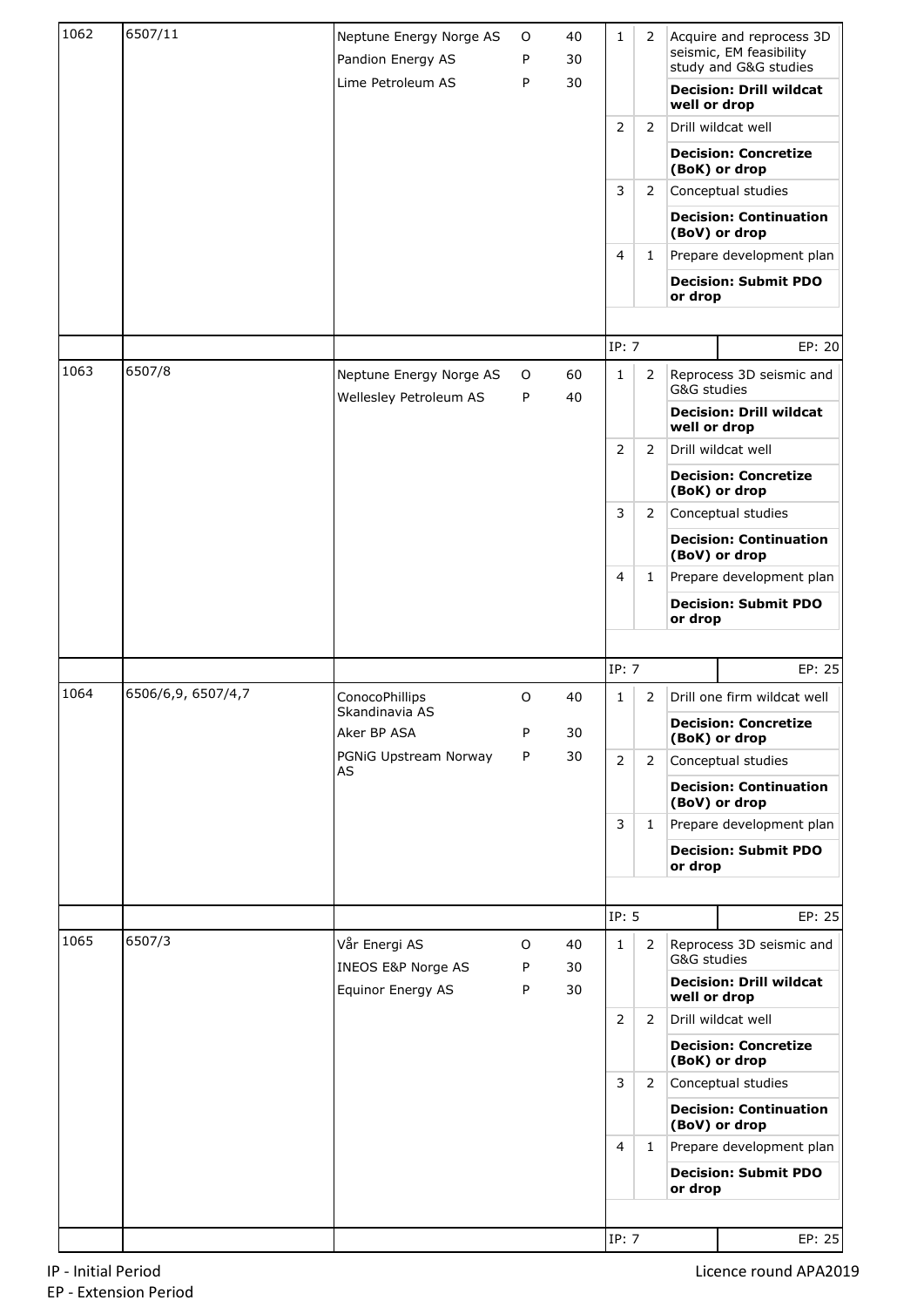| 1066 | 6507/3             | Aker BP ASA                                  | O      | 50       | $\mathbf{1}$   | $\overline{2}$ | G&G studies                                  | Reprocess 3D seismic and                       |
|------|--------------------|----------------------------------------------|--------|----------|----------------|----------------|----------------------------------------------|------------------------------------------------|
|      |                    | Chrysaor Norge AS                            | P      | 50       |                |                | well or drop                                 | <b>Decision: Drill wildcat</b>                 |
|      |                    |                                              |        |          | 2              | 2              |                                              | Drill wildcat well                             |
|      |                    |                                              |        |          |                |                |                                              | <b>Decision: Concretize</b><br>(BoK) or drop   |
|      |                    |                                              |        |          | 3              | 2              |                                              | Conceptual studies                             |
|      |                    |                                              |        |          |                |                |                                              | <b>Decision: Continuation</b><br>(BoV) or drop |
|      |                    |                                              |        |          | 4              | 1              |                                              | Prepare development plan                       |
|      |                    |                                              |        |          |                |                | or drop                                      | <b>Decision: Submit PDO</b>                    |
|      |                    |                                              |        |          |                |                |                                              |                                                |
|      |                    |                                              |        |          | IP: 7          |                |                                              | EP: 20                                         |
| 1067 | 6503/1,2,4,6603/10 | Spirit Energy Norway AS                      | 0      | 40       | $\mathbf{1}$   | $\mathbf{1}$   | G&G studies                                  |                                                |
|      |                    | Equinor Energy AS                            | P      | 30       |                |                |                                              | <b>Decision: Acquire</b>                       |
|      |                    | Wintershall Dea Norge AS                     | P      | 30       |                |                |                                              | and/or reprocess 3D<br>seimic or drop          |
|      |                    |                                              |        |          | $\overline{2}$ | 2              | 3D seismic                                   | Acquire and/or reprocess                       |
|      |                    |                                              |        |          |                |                | well or drop                                 | <b>Decision: Drill wildcat</b>                 |
|      |                    |                                              |        |          | 3              | 2              |                                              | Drill wildcat well                             |
|      |                    |                                              |        |          | 4<br>2         |                | <b>Decision: Concretize</b><br>(BoK) or drop |                                                |
|      |                    |                                              |        |          |                |                |                                              | Conceptual studies                             |
|      |                    |                                              |        |          |                |                |                                              | <b>Decision: Continuation</b><br>(BoV) or drop |
|      |                    |                                              |        |          | 5              | 1              |                                              | Prepare development plan                       |
|      |                    |                                              |        |          |                |                | or drop                                      | <b>Decision: Submit PDO</b>                    |
|      |                    |                                              |        |          |                |                |                                              |                                                |
|      |                    |                                              |        |          | IP: 8          |                |                                              | EP: 30                                         |
| 1068 | 6603/5,6           | Equinor Energy AS                            | O      | 60       | $\mathbf{1}$   | $\overline{2}$ | G&G studies                                  |                                                |
|      |                    | A/S Norske Shell<br>Wintershall Dea Norge AS | P<br>P | 20<br>20 |                |                | well or drop                                 | <b>Decision: Drill wildcat</b>                 |
|      |                    |                                              |        |          | 2              | 2              |                                              | Drill wildcat well                             |
|      |                    |                                              |        |          |                |                |                                              | <b>Decision: Concretize</b><br>(BoK) or drop   |
|      |                    |                                              |        |          | 3              | 2              |                                              | Conceptual studies                             |
|      |                    |                                              |        |          |                |                |                                              | <b>Decision: Continuation</b><br>(BoV) or drop |
|      |                    |                                              |        |          | $\overline{4}$ | 1              |                                              | Prepare development plan                       |
|      |                    |                                              |        |          |                |                | or drop                                      | <b>Decision: Submit PDO</b>                    |
|      |                    |                                              |        |          |                |                |                                              |                                                |
|      |                    |                                              |        |          | IP: 7          |                |                                              | EP: 15                                         |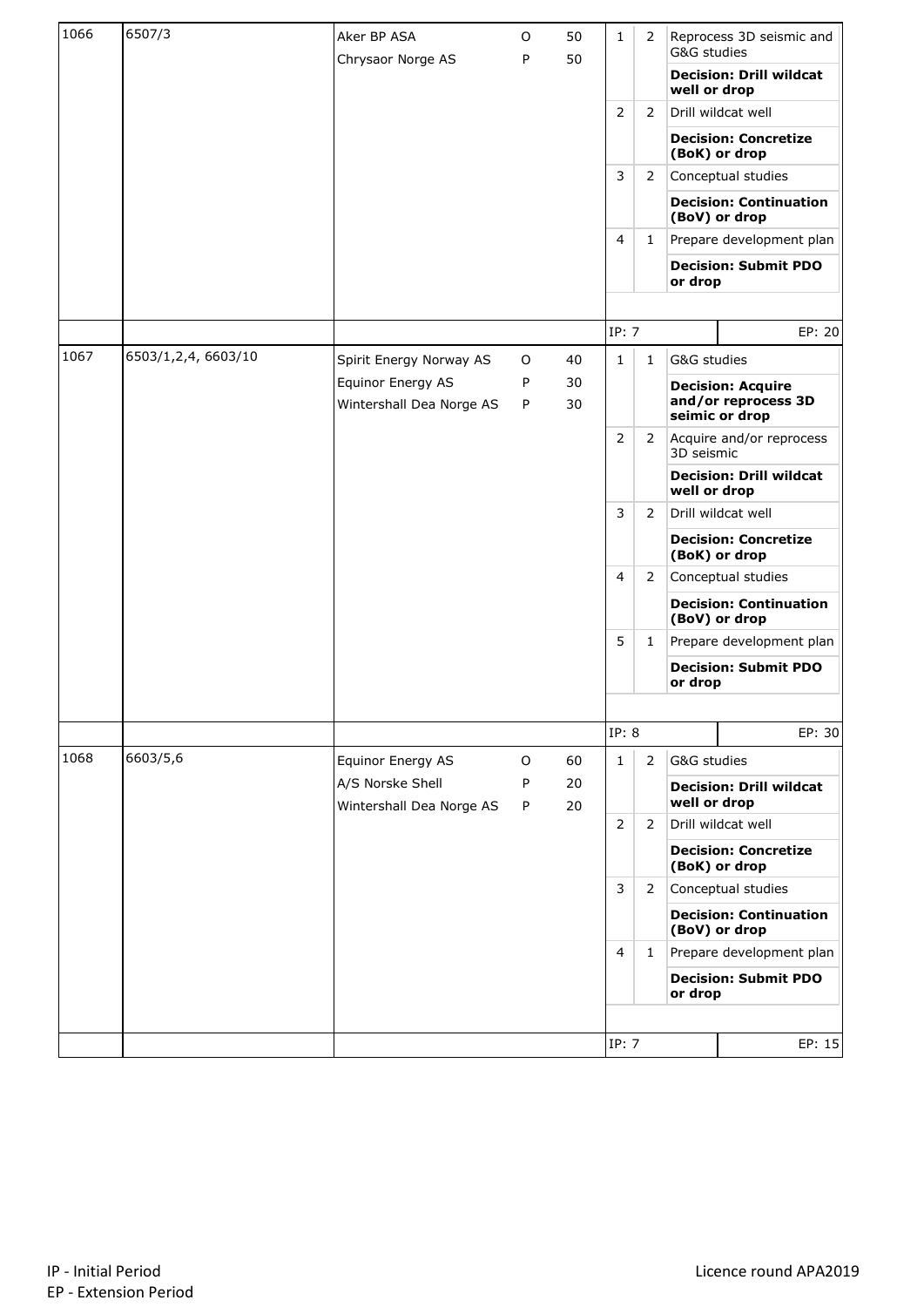| 1069 | 6505/6,9, 6506/1,4,7                           | Lundin Norway AS              | O      | 50       | 1              | 2              | G&G studies  | Reprocess 3D seismic and                                           |
|------|------------------------------------------------|-------------------------------|--------|----------|----------------|----------------|--------------|--------------------------------------------------------------------|
|      |                                                | Aker BP ASA                   | P      | 50       |                |                | well or drop | <b>Decision: Drill wildcat</b>                                     |
|      |                                                |                               |        |          | 2              | $\overline{2}$ |              | Drill wildcat well                                                 |
|      |                                                |                               |        |          |                |                |              | <b>Decision: Concretize</b><br>(BoK) or drop                       |
|      |                                                |                               |        |          | 3              | 2              |              | Conceptual studies                                                 |
|      |                                                |                               |        |          |                |                |              | <b>Decision: Continuation</b><br>(BoV) or drop                     |
|      |                                                |                               |        |          | 4              | 1              |              | Prepare development plan                                           |
|      |                                                |                               |        |          |                |                | or drop      | <b>Decision: Submit PDO</b>                                        |
|      |                                                |                               |        |          |                |                |              |                                                                    |
|      |                                                |                               |        |          | IP: 7          |                |              | EP: 25                                                             |
| 1070 | 6504/2,3,5,6,9,<br>6505/1,2,4,5,7,8,6605/10,11 | Total E&P Norge AS            | 0      | 40       | 1              | 2              |              | Reprocess 2D and 3D<br>seismic and G&G studies                     |
|      |                                                | DNO Norge AS<br>Vår Energi AS | P<br>P | 30<br>30 |                |                | well or drop | <b>Decision: Drill wildcat</b>                                     |
|      |                                                |                               |        |          | 2              | 2              |              | Drill wildcat well                                                 |
|      |                                                |                               |        |          |                |                |              | <b>Decision: Concretize</b><br>(BoK) or drop                       |
|      |                                                |                               |        |          | 3              | 2              |              | Conceptual studies                                                 |
|      |                                                |                               |        |          |                |                |              | <b>Decision: Continuation</b><br>(BoV) or drop                     |
|      |                                                |                               |        |          | 4              | 1              |              | Prepare development plan                                           |
|      |                                                |                               |        |          |                |                | or drop      | <b>Decision: Submit PDO</b>                                        |
|      |                                                |                               |        |          |                |                |              |                                                                    |
|      |                                                |                               |        |          |                |                |              |                                                                    |
|      |                                                |                               |        |          | IP: 7          |                |              | EP: 25                                                             |
| 1071 | 6706/8,10,11,12                                | Wintershall Dea Norge AS      | O      | 30       | 1              | 2              | G&G studies  | Reprocess 3D seismic and                                           |
|      |                                                | A/S Norske Shell<br>Petoro AS | P<br>P | 20<br>20 |                |                | well or drop | <b>Decision: Drill wildcat</b>                                     |
|      |                                                | Equinor Energy AS             | P      | 20       | 2              | $\overline{2}$ |              | Drill wildcat well                                                 |
|      |                                                | ONE-Dyas Norge AS             | P      | 10       |                |                |              | <b>Decision: Concretize</b><br>(BoK) or drop                       |
|      |                                                |                               |        |          | 3              | 2              |              | Conceptual studies                                                 |
|      |                                                |                               |        |          |                |                |              | <b>Decision: Continuation</b><br>(BoV) or drop                     |
|      |                                                |                               |        |          | $\overline{4}$ | 1              |              | Prepare development plan                                           |
|      |                                                |                               |        |          |                |                | or drop      | <b>Decision: Submit PDO</b>                                        |
|      |                                                |                               |        |          |                |                |              |                                                                    |
|      |                                                |                               |        |          | IP: 7          |                |              | EP: 20                                                             |
| 1072 | 7119/7,8,10,11                                 | Vår Energi AS                 | O<br>P | 70       | $\mathbf{1}$   | $\overline{2}$ | G&G studies  | Reprocess 2D seismic and                                           |
|      |                                                | OMV (Norge) AS                |        | 30       |                |                |              | <b>Decision: 3D seismic</b><br>acquisition or drop                 |
|      |                                                |                               |        |          | 2              | 2              |              | Acquire new 3D seismic<br>and G&G studies                          |
|      |                                                |                               |        |          |                |                | well or drop | <b>Decision: Drill wildcat</b>                                     |
|      |                                                |                               |        |          | 3              | $\overline{2}$ |              | Drill wildcat well                                                 |
|      |                                                |                               |        |          |                |                |              | <b>Decision: Concretize</b><br>(BoK) or drop<br>Conceptual studies |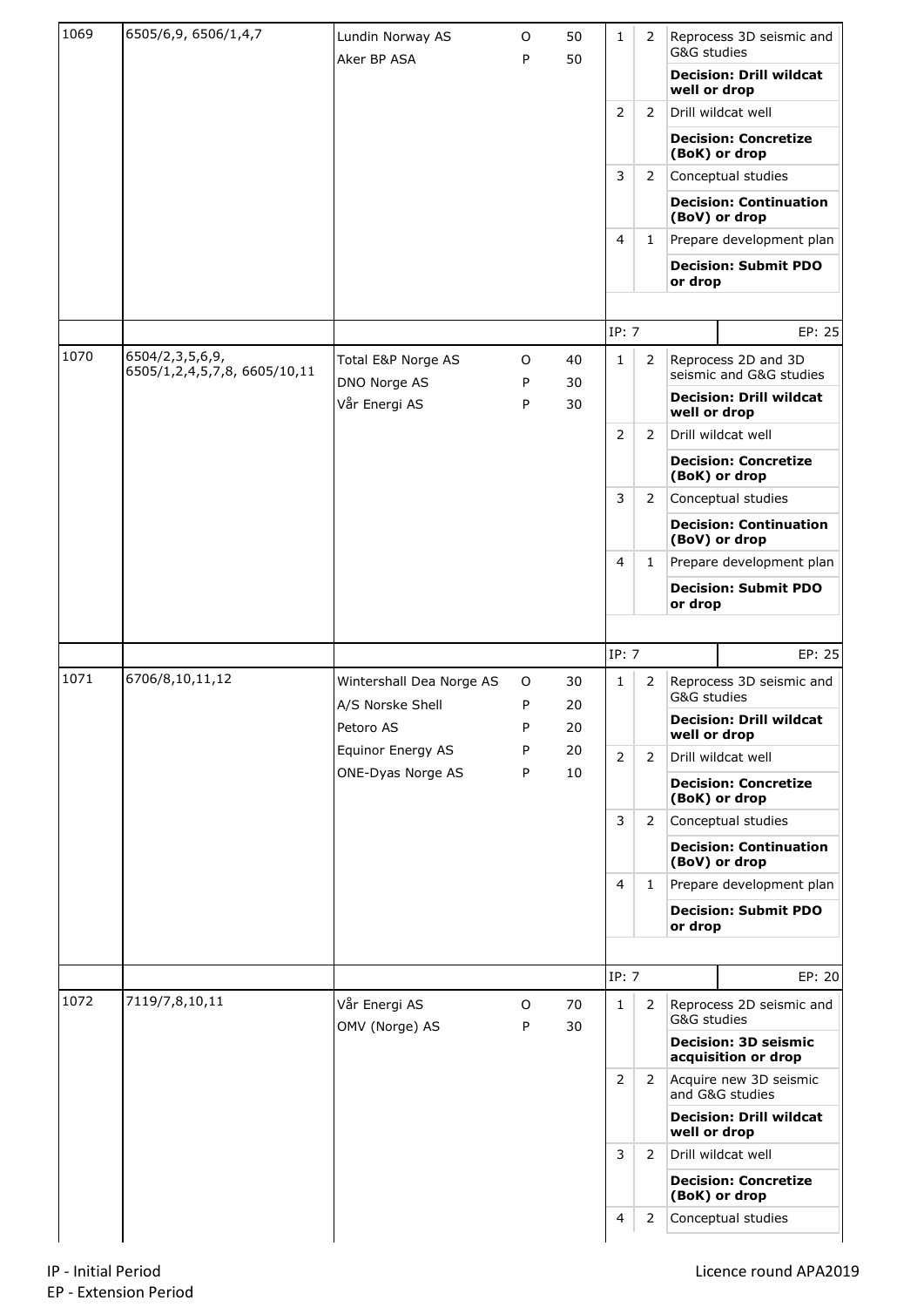|      |                        |                                 |        |          |                |                |              | <b>Decision: Continuation</b><br>(BoV) or drop                        |
|------|------------------------|---------------------------------|--------|----------|----------------|----------------|--------------|-----------------------------------------------------------------------|
|      |                        |                                 |        |          | 5              | $\mathbf{1}$   |              | Prepare development plan                                              |
|      |                        |                                 |        |          |                |                | or drop      | <b>Decision: Submit PDO</b>                                           |
|      |                        |                                 |        |          |                |                |              |                                                                       |
|      |                        |                                 |        |          | IP: 9          |                |              | EP: 25                                                                |
| 1073 | 7119/2,3,5,6,8         | Vår Energi AS<br>OMV (Norge) AS | 0<br>P | 70<br>30 | 1              | $\overline{2}$ |              | Reprocess 2D and 3D<br>seismic and G&G studies                        |
|      |                        |                                 |        |          |                |                |              | <b>Decision: 3D seismic</b><br>acquisition or drop                    |
|      |                        |                                 |        |          | 2              | 2              |              | Acquire new 3D seismic<br>and G&G studies                             |
|      |                        |                                 |        |          |                |                | well or drop | <b>Decision: Drill wildcat</b>                                        |
|      |                        |                                 |        |          | 3              | 2              |              | Drill wildcat well                                                    |
|      |                        |                                 |        |          |                |                |              | <b>Decision: Concretize</b><br>(BoK) or drop                          |
|      |                        |                                 |        |          | 4              | 2              |              | Conceptual studies                                                    |
|      |                        |                                 |        |          |                |                |              | <b>Decision: Continuation</b><br>(BoV) or drop                        |
|      |                        |                                 |        |          | 5              | $\mathbf{1}$   |              | Prepare development plan                                              |
|      |                        |                                 |        |          |                |                | or drop      | <b>Decision: Submit PDO</b>                                           |
|      |                        |                                 |        |          |                |                |              |                                                                       |
|      |                        |                                 |        |          | IP: 9          |                |              | EP: 25                                                                |
| 1074 | 7121/10,11,12, 7122/10 | Vår Energi AS<br>Concedo ASA    | O<br>P | 40<br>20 | $\mathbf{1}$   | 2              |              | Reprocess 3D seismic or<br>acquire new 3D seismic,<br>and G&G studies |
|      |                        | Equinor Energy AS               | P      | 40       |                |                |              | <b>Decision: Drill or drop</b>                                        |
|      |                        |                                 |        |          | 2              | $\overline{2}$ |              | Drill wildcat well                                                    |
|      |                        |                                 |        |          |                |                |              | <b>Decision: Concretize</b><br>(BoK) or drop                          |
|      |                        |                                 |        |          | 3              | 2              |              | Conceptual studies                                                    |
|      |                        |                                 |        |          |                |                |              | <b>Decision: Continuation</b><br>(BoV) or drop                        |
|      |                        |                                 |        |          | $\overline{4}$ | $\mathbf{1}$   |              | Prepare development plan                                              |
|      |                        |                                 |        |          |                |                | or drop      | <b>Decision: Submit PDO</b>                                           |
|      |                        |                                 |        |          |                |                |              |                                                                       |
|      |                        |                                 |        |          | IP: 7          |                |              | EP: 25                                                                |
| 1075 | 7123/4,5               | Vår Energi AS<br>Concedo ASA    | O<br>P | 60<br>40 | $\mathbf{1}$   | 2              | G&G studies  | Acquire 3D seismic and                                                |
|      |                        |                                 |        |          |                |                | well or drop | <b>Decision: Drill wildcat</b>                                        |
|      |                        |                                 |        |          | $\overline{2}$ | 2              |              | Drill wildcat well                                                    |
|      |                        |                                 |        |          |                |                |              | <b>Decision: Concretize</b><br>(BoK) or drop                          |
|      |                        |                                 |        |          | 3              | 2              |              | Conceptual studies                                                    |
|      |                        |                                 |        |          |                |                |              | <b>Decision: Continuation</b><br>(BoV) or drop                        |
|      |                        |                                 |        |          | $\overline{4}$ | $\mathbf{1}$   |              | Prepare development plan                                              |
|      |                        |                                 |        |          |                |                | or drop      | <b>Decision: Submit PDO</b>                                           |
|      |                        |                                 |        |          |                |                |              |                                                                       |
|      |                        |                                 |        |          | IP: 7          |                |              | EP: 25                                                                |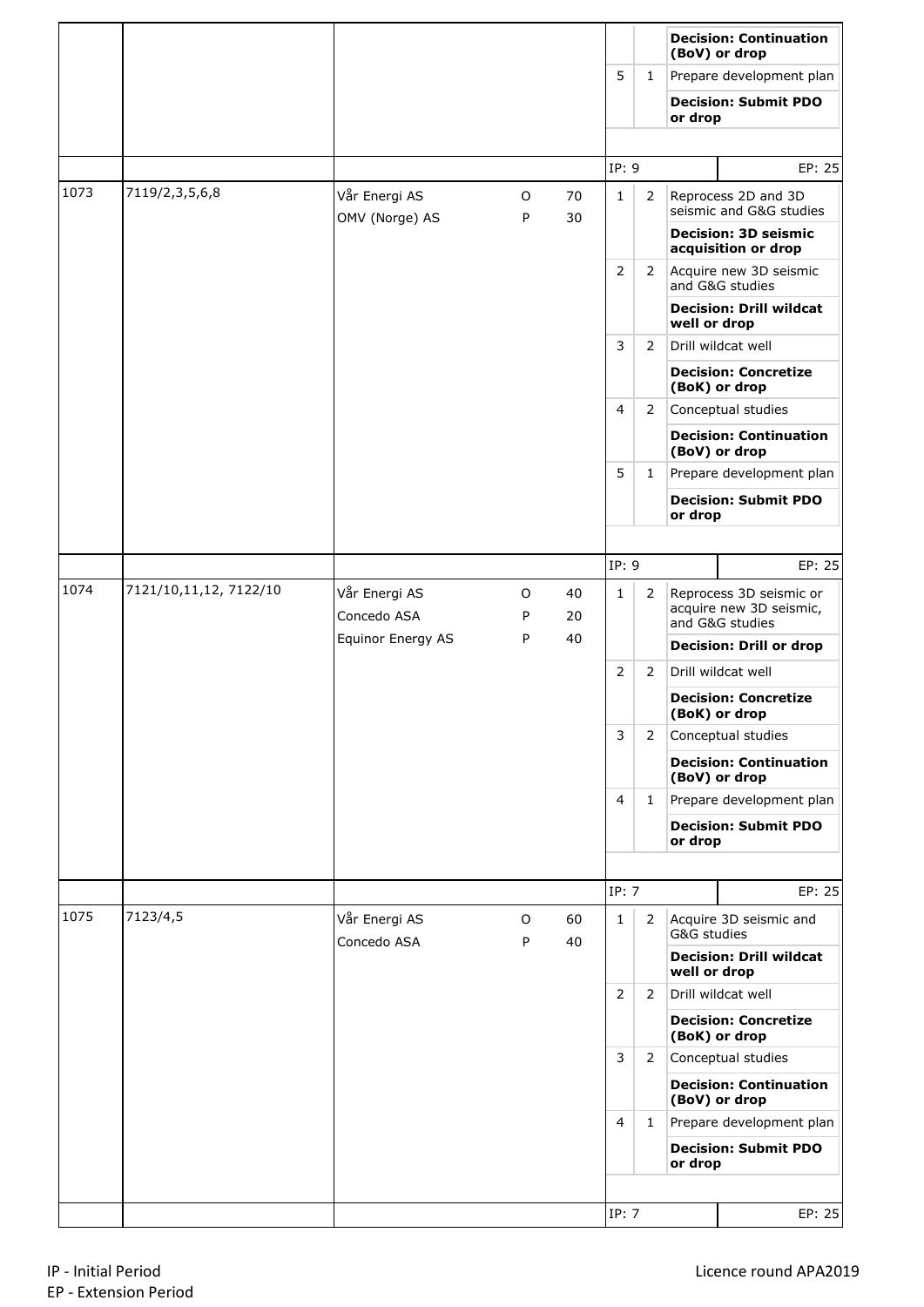| 1076 | 7121/3, 7122/1,2, 7221/12,<br>7222/10,11,12 | Equinor Energy AS<br>DNO Norge AS | 0<br>P | 50<br>50       | $\mathbf{1}$   | 2              |                                                | Acquire new 3D seismic<br>and G&G studies      |  |
|------|---------------------------------------------|-----------------------------------|--------|----------------|----------------|----------------|------------------------------------------------|------------------------------------------------|--|
|      |                                             |                                   |        |                |                |                | well or drop                                   | <b>Decision: Drill wildcat</b>                 |  |
|      |                                             |                                   |        |                | $\overline{2}$ | 2              |                                                | Drill wildcat well                             |  |
|      |                                             |                                   |        |                |                |                |                                                | <b>Decision: Concretize</b><br>(BoK) or drop   |  |
|      |                                             |                                   |        |                | 3              | 2              |                                                | Conceptual studies                             |  |
|      |                                             |                                   |        |                |                |                |                                                | <b>Decision: Continuation</b><br>(BoV) or drop |  |
|      |                                             |                                   |        |                | 4              | $\mathbf{1}$   |                                                | Prepare development plan                       |  |
|      |                                             |                                   |        |                |                |                | drop                                           | <b>Decision: Enter</b><br>extension period or  |  |
|      |                                             |                                   |        |                |                |                |                                                |                                                |  |
|      |                                             |                                   |        |                | IP: 7          |                |                                                | EP: 15                                         |  |
| 1077 | 7119/3, 7120/1, 7219/12,<br>7220/10         | Equinor Energy AS<br>DNO Norge AS | 0<br>P | 60<br>40       | 1              | 2              |                                                | Acquire modern 3D<br>seismic and G&G studies   |  |
|      |                                             |                                   |        |                |                |                | <b>Decision: Drill wildcat</b><br>well or drop |                                                |  |
|      |                                             |                                   |        |                | 2              | 2              |                                                | Drill wildcat well                             |  |
|      |                                             |                                   |        |                |                |                |                                                | <b>Decision: Concretize</b><br>(BoK) or drop   |  |
|      |                                             |                                   |        |                | 3              | 2              | Conceptual studies                             |                                                |  |
|      |                                             |                                   |        |                |                |                |                                                | <b>Decision: Continuation</b><br>(BoV) or drop |  |
|      |                                             |                                   |        |                | 4              | $\mathbf{1}$   |                                                | Prepare development plan                       |  |
|      |                                             |                                   |        |                |                |                | or drop                                        | <b>Decision: Submit PDO</b>                    |  |
|      |                                             |                                   |        |                |                |                |                                                |                                                |  |
|      |                                             |                                   |        |                | IP: 7          |                |                                                | EP: 30                                         |  |
| 1078 | 7220/5,6,7,8,9,10,11,12,<br>7221/4          | Equinor Energy AS<br>Petoro AS    | O<br>P | 50<br>20       | 1              | 2              |                                                | Acquire modern 3D<br>seismic and G&G studies   |  |
|      |                                             | Vår Energi AS                     | P      | 30             |                |                | well or drop                                   | <b>Decision: Drill wildcat</b>                 |  |
|      |                                             |                                   |        |                | $\overline{2}$ | 2              |                                                | Drill wildcat well                             |  |
|      |                                             |                                   |        |                |                |                | <b>Decision: Concretize</b><br>(BoK) or drop   |                                                |  |
|      |                                             |                                   |        |                | 3              | 2              | Conceptual studies                             |                                                |  |
|      |                                             |                                   |        |                |                |                |                                                | <b>Decision: Continuation</b><br>(BoV) or drop |  |
|      |                                             |                                   |        |                | 4              | 1              |                                                | Prepare development plan                       |  |
|      |                                             |                                   |        |                |                |                | <b>Decision: Submit PDO</b><br>or drop         |                                                |  |
|      |                                             |                                   |        |                |                |                |                                                |                                                |  |
|      |                                             |                                   |        |                | IP: 7          |                |                                                | EP: 30                                         |  |
| 1079 | 7219/9, 7220/4,7                            | Vår Energi AS<br>Petoro AS        | O<br>P | 30<br>20<br>50 | 1              | 2              | G&G studies                                    | Acquire 3D seismic and                         |  |
|      |                                             | Equinor Energy AS                 | P      |                |                |                | well or drop                                   | <b>Decision: Drill wildcat</b>                 |  |
|      |                                             |                                   |        |                | 2              | $\overline{2}$ | Drill wildcat well                             |                                                |  |
|      |                                             |                                   |        |                |                |                | <b>Decision: Concretize</b><br>(BoK) or drop   |                                                |  |
|      |                                             |                                   |        |                | 3              | $\overline{2}$ | Conceptual studies                             |                                                |  |
|      |                                             |                                   |        |                |                |                | (BoV) or drop                                  | <b>Decision: Continuation</b>                  |  |
|      |                                             |                                   |        |                | $\overline{4}$ |                |                                                | Prepare development plan                       |  |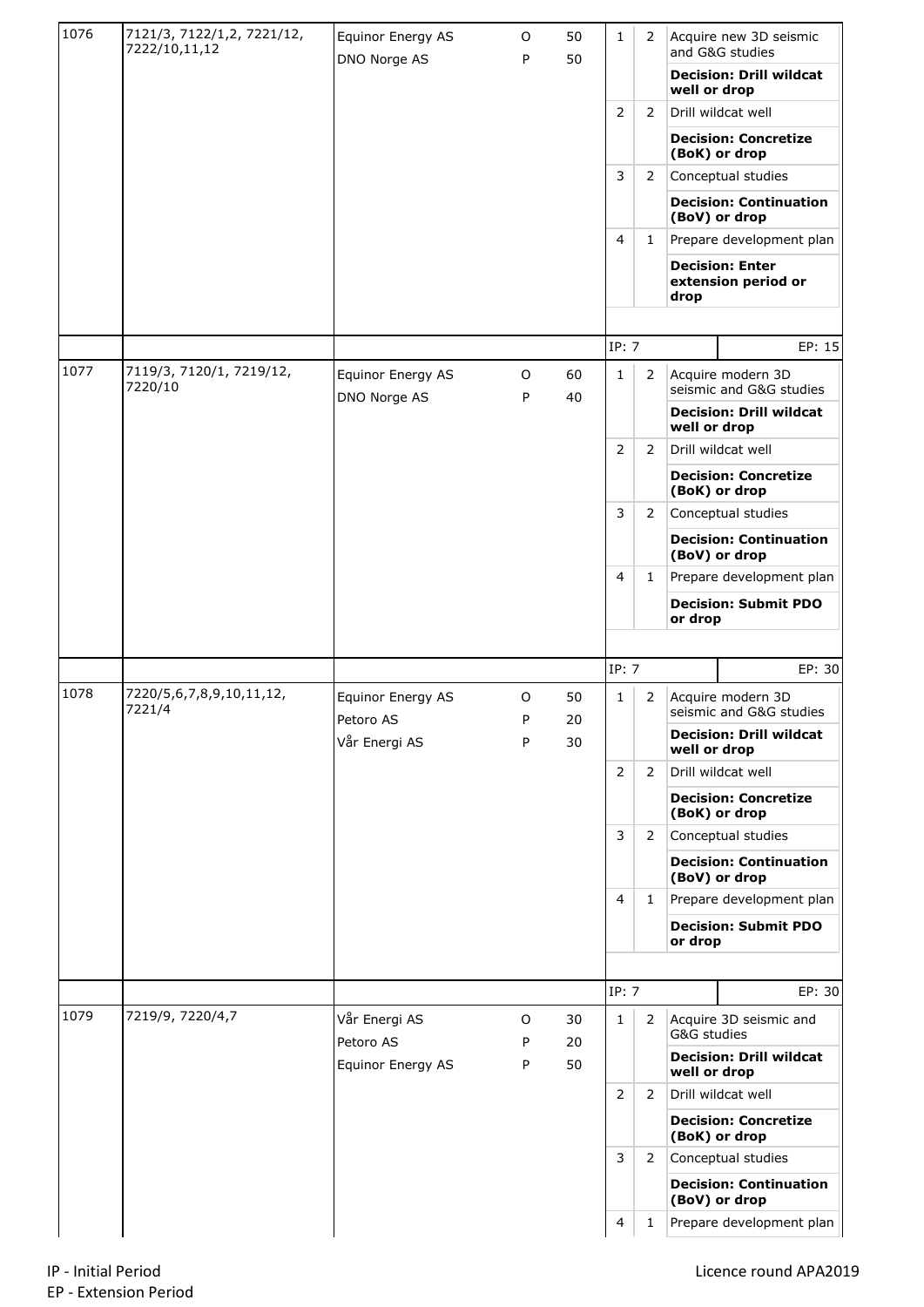|      |                                        |                                             |        |          |              |                | or drop                                              | <b>Decision: Submit PDO</b>                    |
|------|----------------------------------------|---------------------------------------------|--------|----------|--------------|----------------|------------------------------------------------------|------------------------------------------------|
|      |                                        |                                             |        |          | IP: 7        |                |                                                      | EP: 20                                         |
| 1080 | 7220/2,5                               | Equinor Energy AS                           | 0      | 50       | $\mathbf{1}$ | 2              |                                                      | Acquire modern 3D<br>seismic and G&G studies   |
|      |                                        | Petoro AS<br>Vår Energi AS                  | P<br>P | 20<br>30 |              |                | well or drop                                         | <b>Decision: Drill wildcat</b>                 |
|      |                                        |                                             |        |          | 2            | 2              |                                                      | Drill wildcat well                             |
|      |                                        |                                             |        |          |              |                |                                                      | <b>Decision: Concretize</b><br>(BoK) or drop   |
|      |                                        |                                             |        |          | 3            | $\overline{2}$ |                                                      | Conceptual studies                             |
|      |                                        |                                             |        |          |              |                |                                                      | <b>Decision: Continuation</b><br>(BoV) or drop |
|      |                                        |                                             |        |          | 4            | $\mathbf{1}$   |                                                      | Prepare development plan                       |
|      |                                        |                                             |        |          |              |                | or drop                                              | <b>Decision: Submit PDO</b>                    |
|      |                                        |                                             |        |          |              |                |                                                      |                                                |
|      |                                        |                                             |        |          | IP: 7        |                |                                                      | EP: 30                                         |
| 1081 | 7224/2,3, 7225/1                       | Aker BP ASA                                 | O      | 60       | $\mathbf{1}$ | $\mathbf{1}$   | G&G studies                                          |                                                |
|      |                                        | Equinor Energy AS                           | P      | 40       |              |                | well or drop                                         | <b>Decision: Drill wildcat</b>                 |
|      |                                        |                                             |        |          | 2<br>3<br>4  | 2              |                                                      | Drill wildcat well                             |
|      |                                        |                                             |        |          |              |                |                                                      | <b>Decision: Concretize</b><br>(BoK) or drop   |
|      |                                        |                                             |        |          |              | 2              |                                                      | Conceptual studies                             |
|      |                                        |                                             |        |          |              |                |                                                      | <b>Decision: Continuation</b><br>(BoV) or drop |
|      |                                        |                                             |        |          |              | 1              | Prepare development plan                             |                                                |
|      |                                        |                                             |        |          |              |                | drop                                                 | <b>Decision: Enter</b><br>extension period or  |
|      |                                        |                                             |        |          |              |                |                                                      |                                                |
|      |                                        |                                             |        |          | IP: 6        |                |                                                      | EP: 30                                         |
| 1082 | 7225/6,8,9,<br>7226/4,5,6,7,8,9,11,12, | Lundin Norway AS<br>Spirit Energy Norway AS | O<br>P | 50<br>50 | $\mathbf{1}$ | 3              | Acquire and reprocess 3D<br>seismic, and G&G studies |                                                |
|      | 7227/4,5,7,8                           |                                             |        |          |              |                | <b>Decision: Drill wildcat</b><br>well or drop       |                                                |
|      |                                        |                                             |        |          | 2            | 2              |                                                      | Drill wildcat well                             |
|      |                                        |                                             |        |          |              |                | <b>Decision: Concretize</b><br>(BoK) or drop         |                                                |
|      |                                        |                                             |        |          | 3            | 2              |                                                      | Conceptual studies                             |
|      |                                        |                                             |        |          |              |                |                                                      | <b>Decision: Continuation</b><br>(BoV) or drop |
|      |                                        |                                             |        |          | 4            | $\mathbf{1}$   |                                                      | Prepare development plan                       |
|      |                                        |                                             |        |          |              |                | or drop                                              | <b>Decision: Submit PDO</b>                    |
|      |                                        |                                             |        |          |              |                |                                                      |                                                |
|      |                                        |                                             |        |          | IP: 8        |                |                                                      | EP: 30                                         |